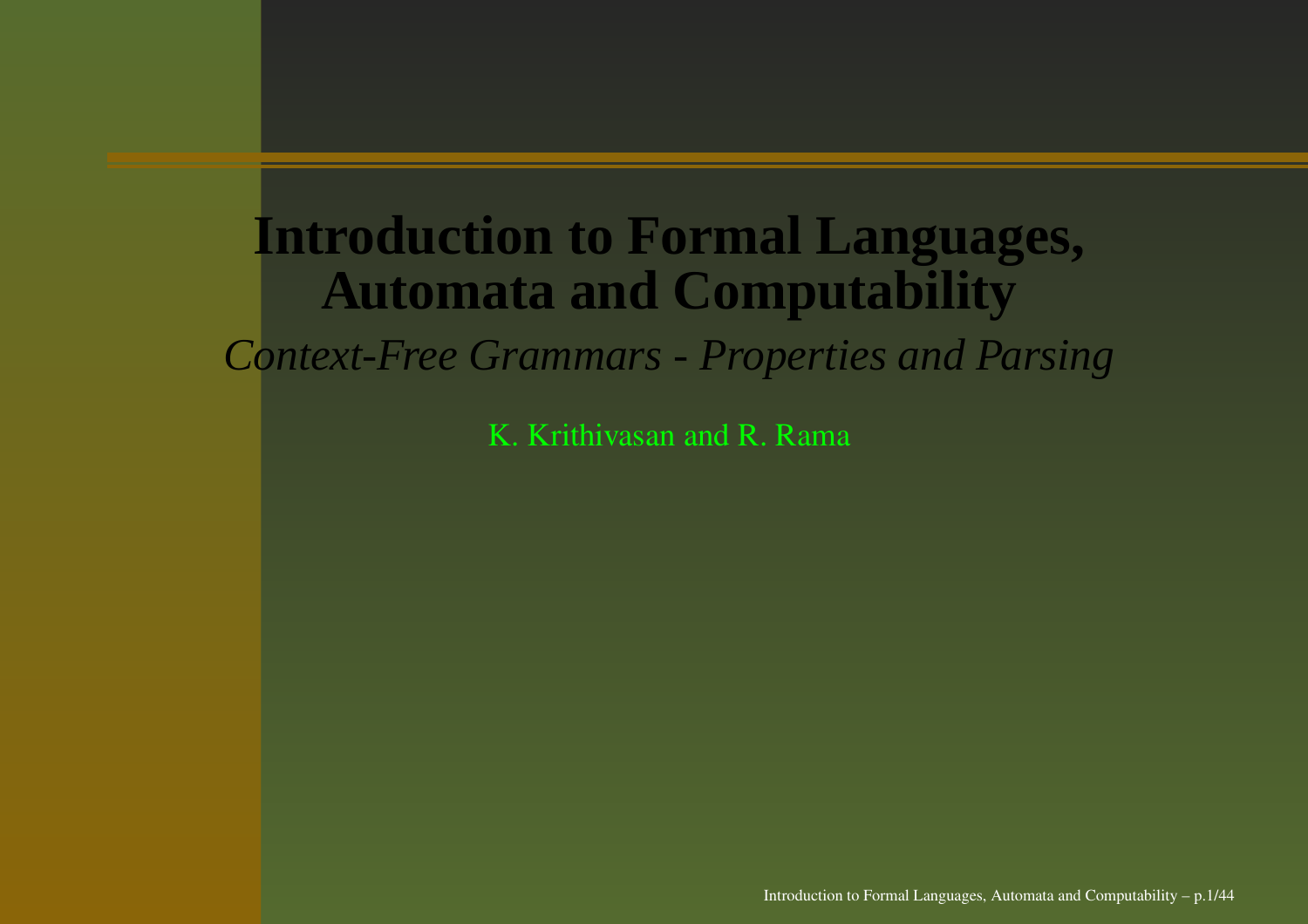# **Pumping Lemma for CFL**

Theorem Let  $L$  be a context-free language. Then there exists a number  $k$  (pumping length) such that if  $w$  is a string in L of length at least 'k', then w can be written as  $w = uvxyz$  satisfying the following conditions:

- 1.  $|vy| > 0$
- 2.  $|vxy| < k$
- 3. For each  $i\geq 0,$   $uv^ixy^iz\in L$

Proof Let G be a context-free grammar in Chomsky normal form generating L. Let 'n' be the number of nonterminals of G. Take  $k = 2^n$ . Let 's' be a string in L such that  $|s|\geq k.$  Any parse tree in G for s must be Introduction to Formal Languages. Automata and Computabil Introduction to Formal Languages, Automata and Computability  $-$  p.2/44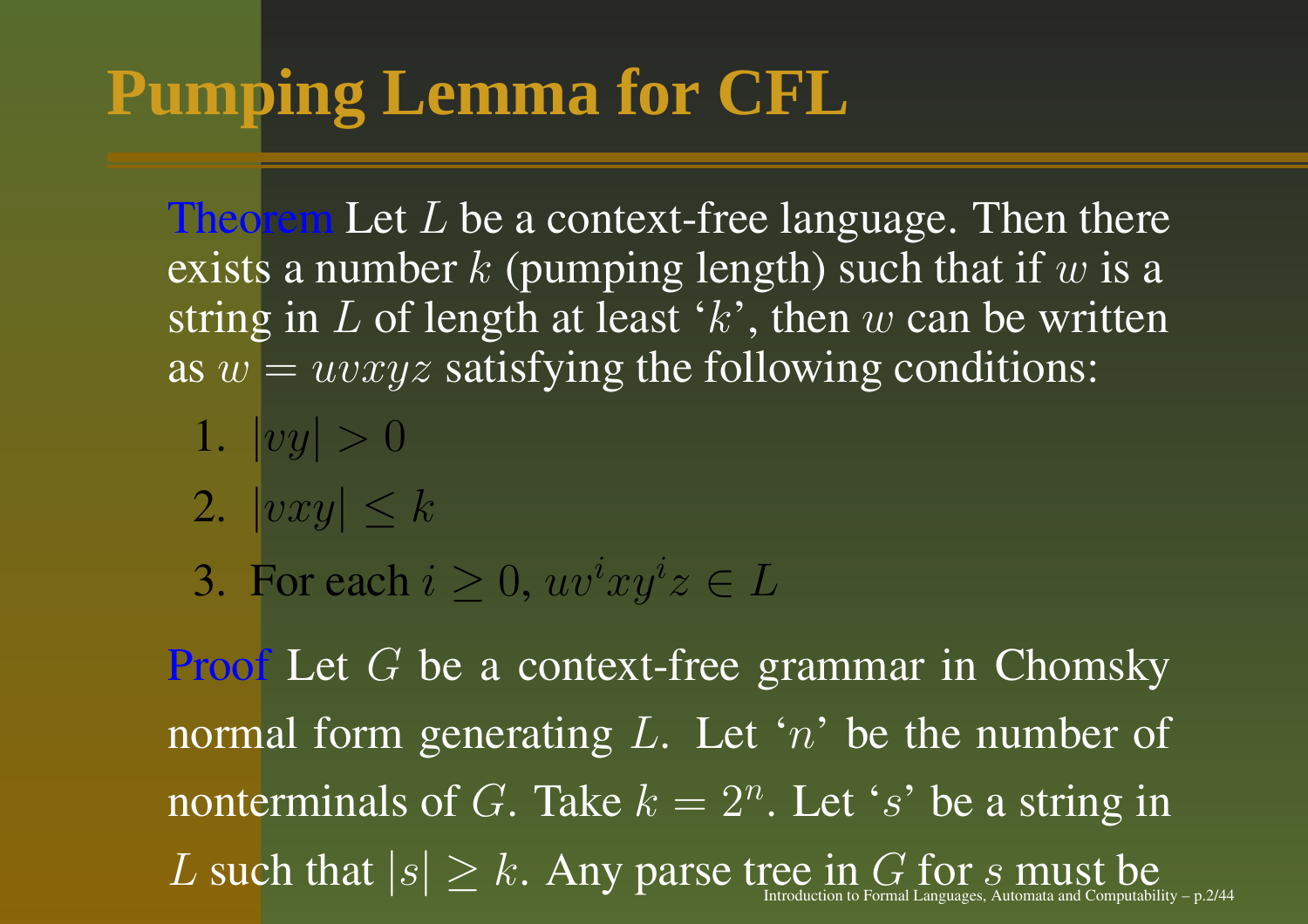of depth at least  $n.$  This can be seen as follows: If the parse tree has depth  $n,$  it has no path of length greater than  $n$ ; then the maximum length of the word derived is  $2^{n-1}.$  This statement can be proved by induction. If  $n=1$ , the tree has structure S. If  $n=2,$ the tree has the structure  $\bigwedge$ S. Assuming that the result holds upto  $i-1$ , consider a tree with depth  $i.$ No path in this tree is of length greater than  $i$ . The tree has the structure as in the above figure.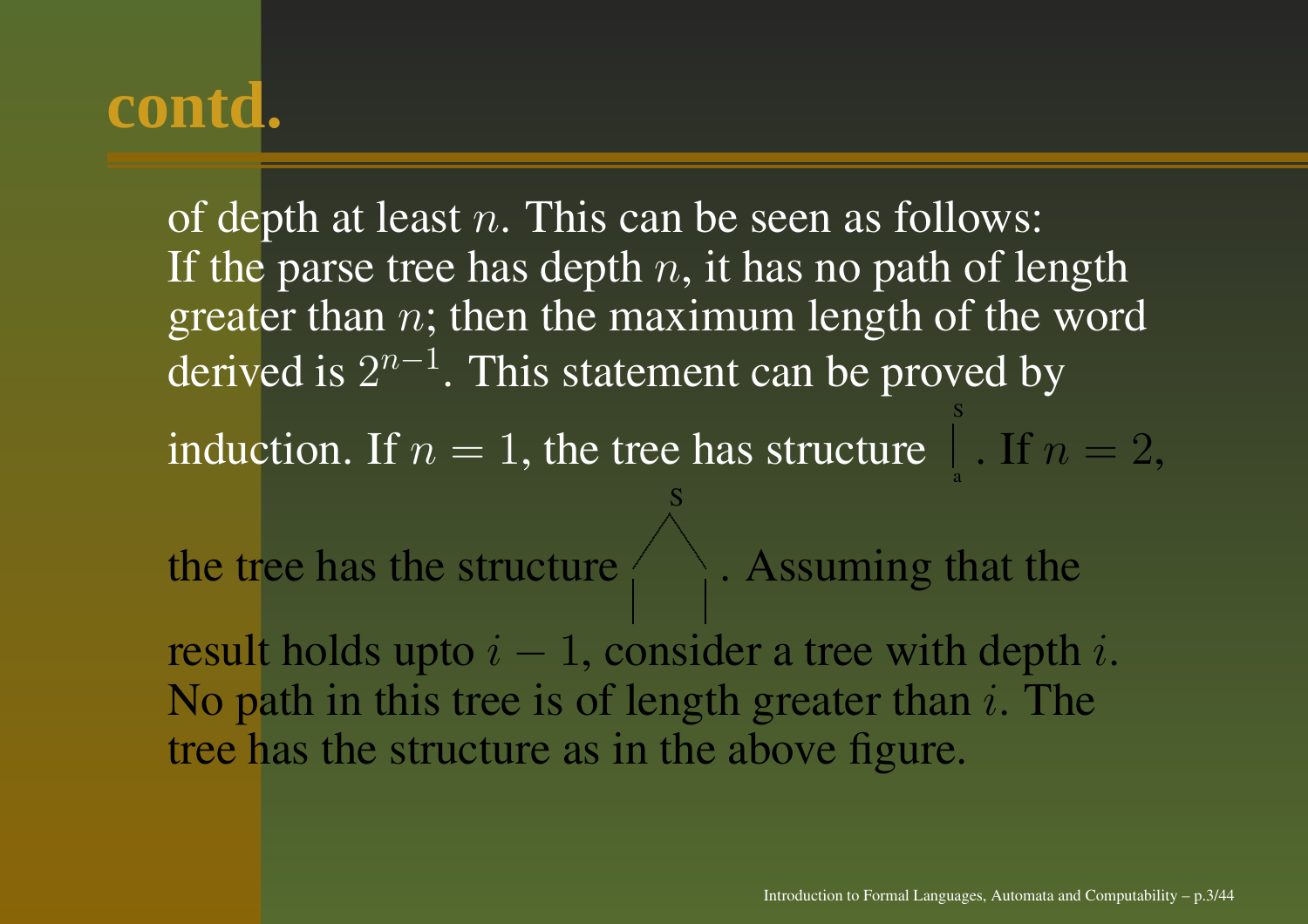



 $T_1$  and  $T_2$  have depth  $i-1$  and the maximum length of the word derivable in each is  $2^{i-2}$  and so the maximum length of the string derivable in  $T$  is  $2^{i-2} + 2^{i-2} = 2^{i-1}$ .

Choose a parse tree for s that has the least number of nodes. Consider the longest path in this tree. This path is of length at least ' $n+1$ '. Then there must be at least to Formal Languages, Automata and Computability – p.4/44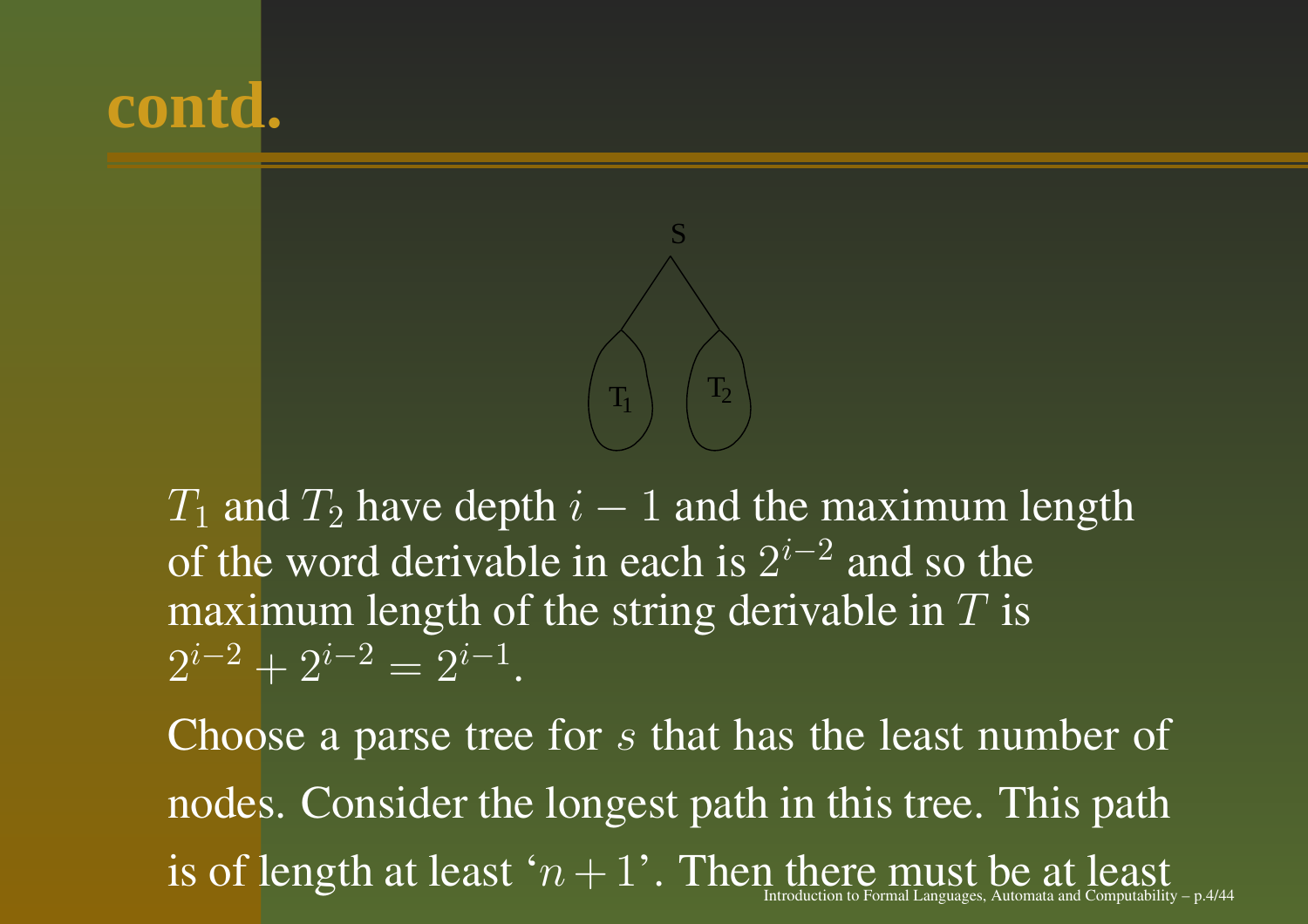$n + 1$ -occurrences of nonterminals along this path. Consider the nodes in this path starting from the leaf node and going up towards the root. By pigeon-hole principle some nonterminal occurring on this path should repeat. Consider the first pair of occurrences of the nonterminal  $A$  (say) which repeats while reading along the path from bottom to top. In fig[ur](#page-5-0)e 1, the repetition of A thus identified allows us to replace the subtree under the second occurrence of the nonterminal A with the subtree under the first occurrence of A. The legal parse trees are given in figure.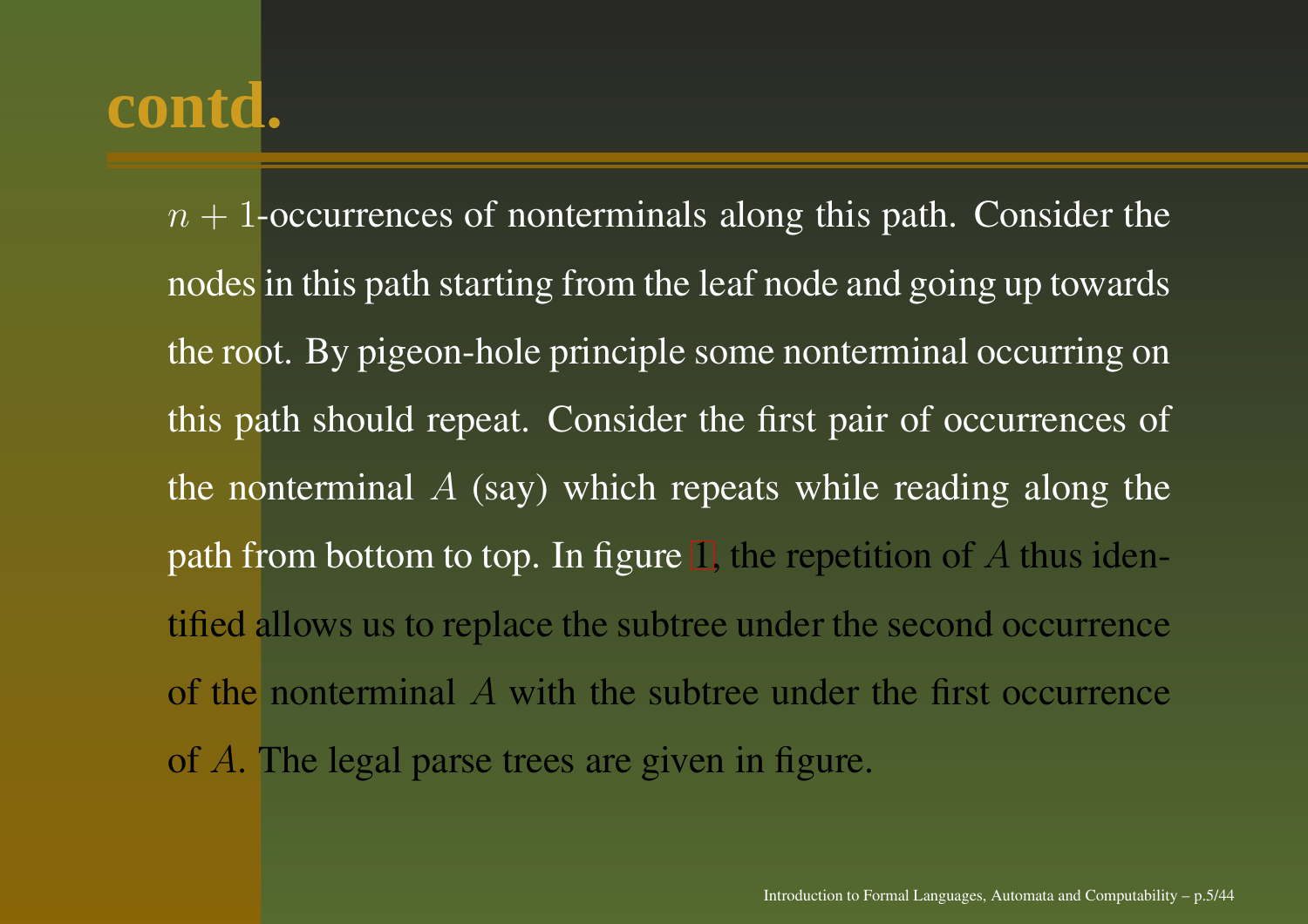<span id="page-5-0"></span>

Figure 1: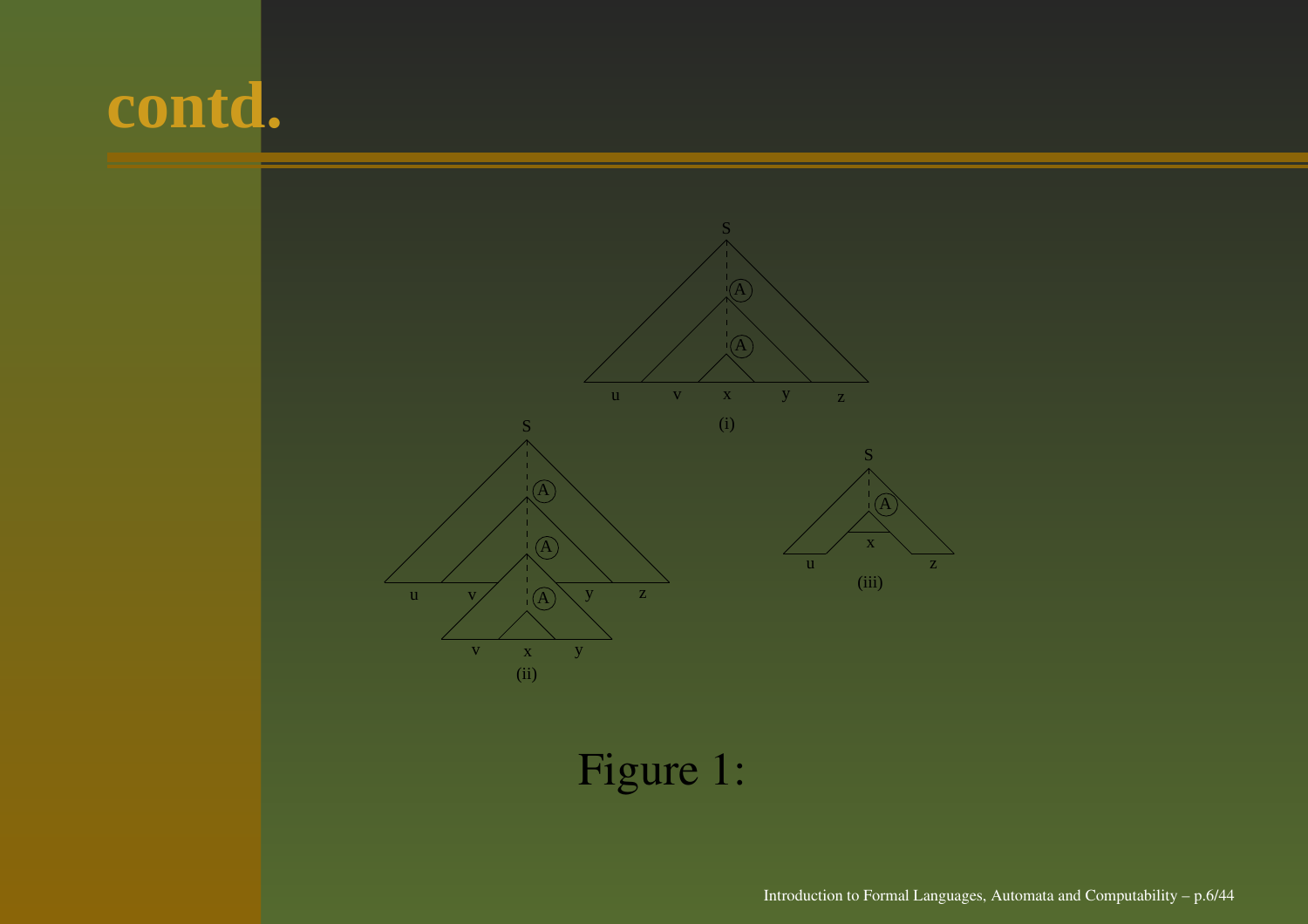We divide s as  $uvxyz$  as in Fig[ure](#page-5-0) 1(i). Each occurrence of A has a subtree under it generating a substring of s. The occurrence of A near the root of the tree generates the string ' $vxy$ ' where the second occurrence of  $A$  produces  $x$ . Both the occurrences of A produce substrings of s. Hence one can replace the occurrence of  $A$  that produces  $x$  by a parse tree that produces  $vxy$  as shown in Fig[ure](#page-5-0) 1(ii). Hence strings of the form  $uv^ixy^iz$ , for  $i>0$  are generated. One can replace the subtree rooted at A which produces ' $vxy$ ' by a subtree which produced  $x$  as in Fig[ure](#page-5-0) 1(iii). Hence the string ' $uxz$ ' is generated. In essence,

$$
S\overset{*}{\Rightarrow} uAz\overset{*}{\Rightarrow} uvA yz \overset{*}{\Rightarrow} uvxyz
$$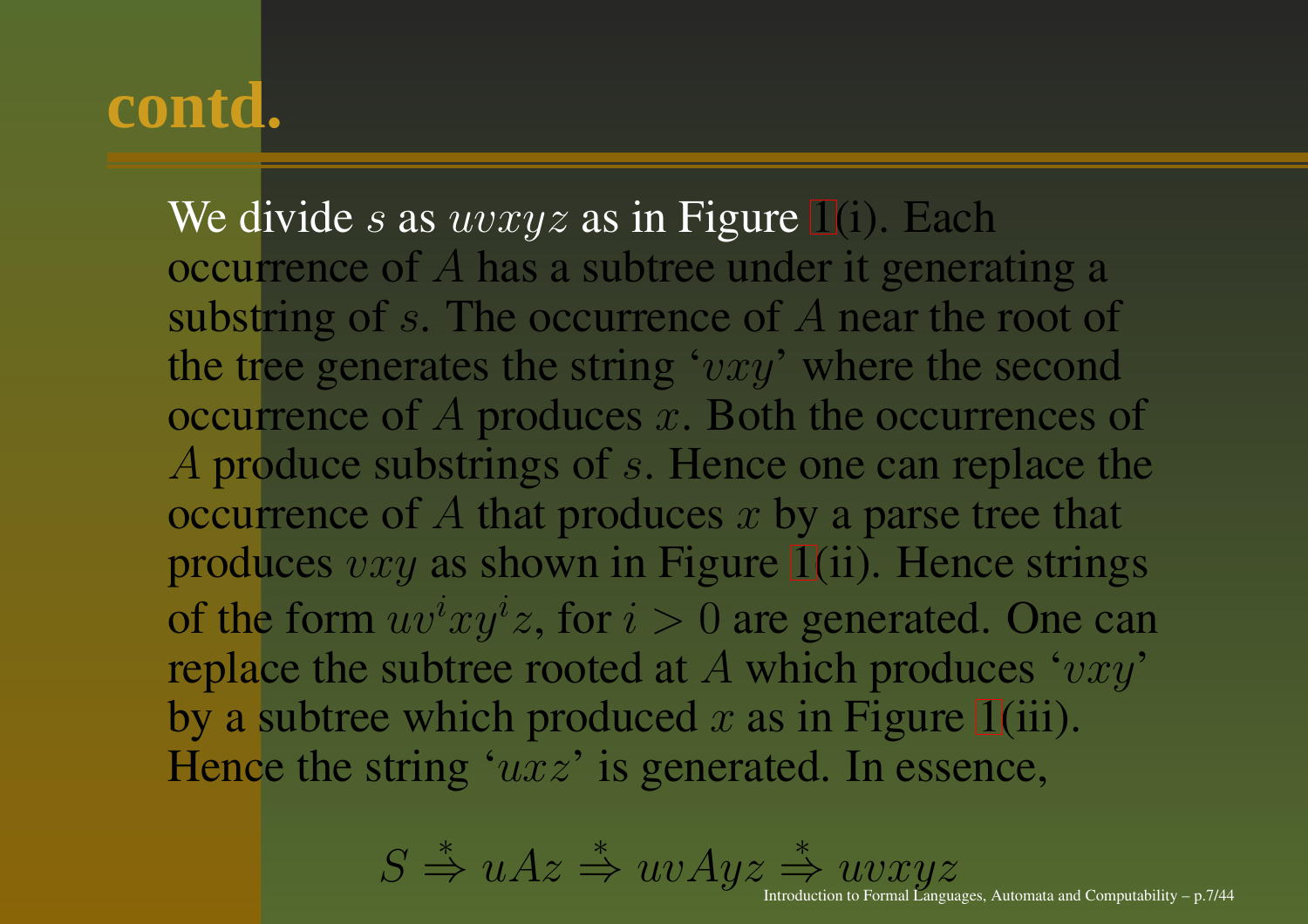We have  $A \stackrel{*}{\Rightarrow} vAy$ . Hence  $A \stackrel{*}{\Rightarrow} v^iAy^i$ .

Therefore we have  $S \stackrel{*}{\Rightarrow} uAz \stackrel{*}{\Rightarrow} uv^iAy^iz \stackrel{*}{\Rightarrow} uv^ixy^iz$ . Both  $v$  and  $y$  simultaneously cannot be empty as we consider the grammar in Chomsky Normal Form. The lower  $A$  will occur in the left or right subtree. If it occurs in the left subtree,  $y$  cannot be  $\epsilon$  and if it occurs in the right subtree,  $v$  cannot be  $\epsilon.$ 

The length of  $vxy$  is at most k, because the first occurrence of  $A$  generates  $vxy$  and the next occurrence generates  $x$ . The number of nonterminal occurrences between these two occurrences of  $A$  is less than  $n+1$ .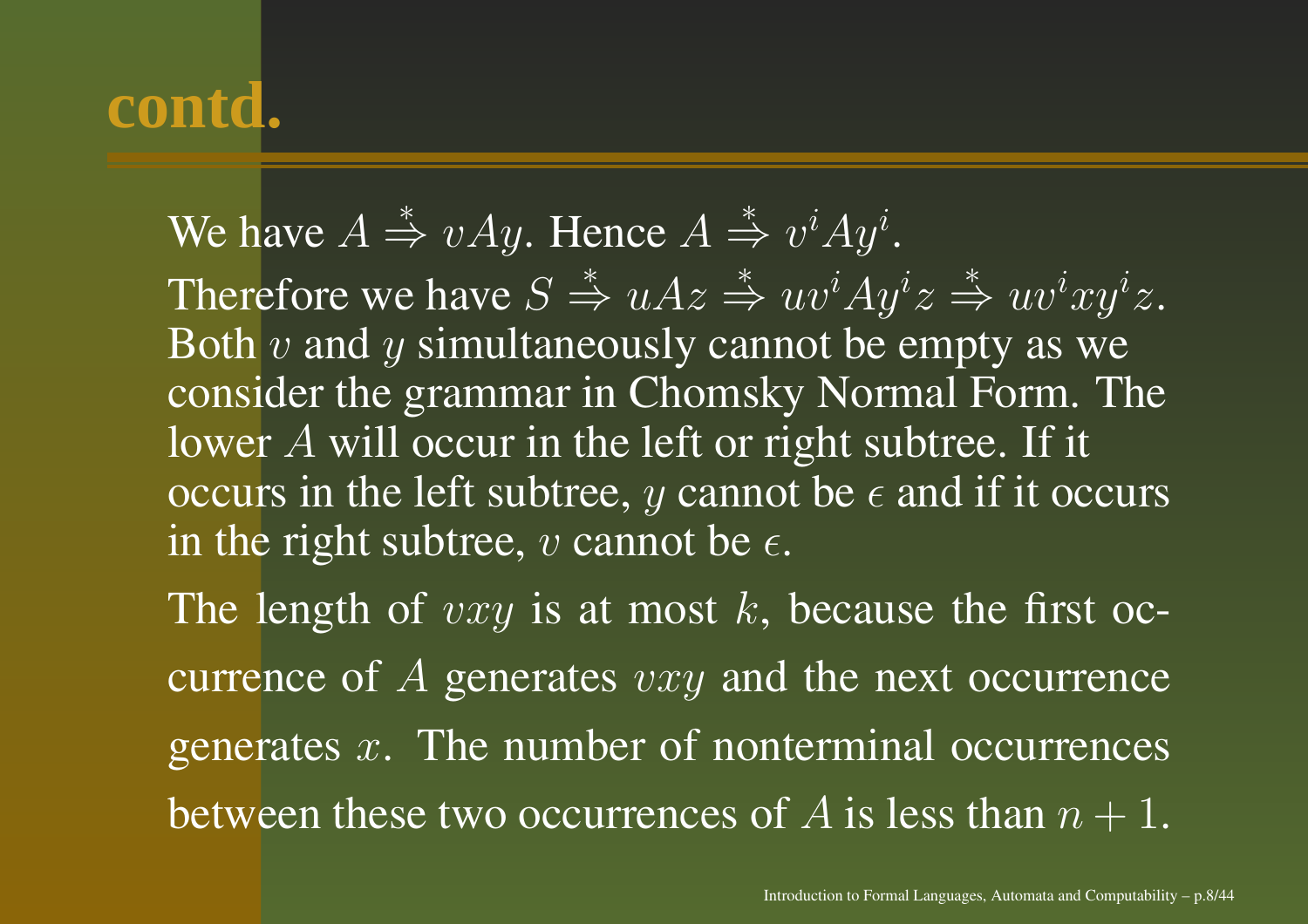Hence length of  $vxy$  is at most  $2^n(=k)$ . Hence the proof. Example Show that  $L = \{a^n b^n c^n | n \geq 0\}$  is not context-free. Suppose  $L$  is context-free. Let  $p$  be the pumping length. Choose  $s = a^p b^p c^p$ . Clearly  $|s| > p$ . Then s can be pumped and all the pumped strings must be in  $L.$  But we show that they are not. That is, we show that s can never be divided as  $uvxyz$  such that  $uv^ixy^iz$  as in L for all  $i \geq 0$ .  $v$  and  $y$  are not empty simultaneously.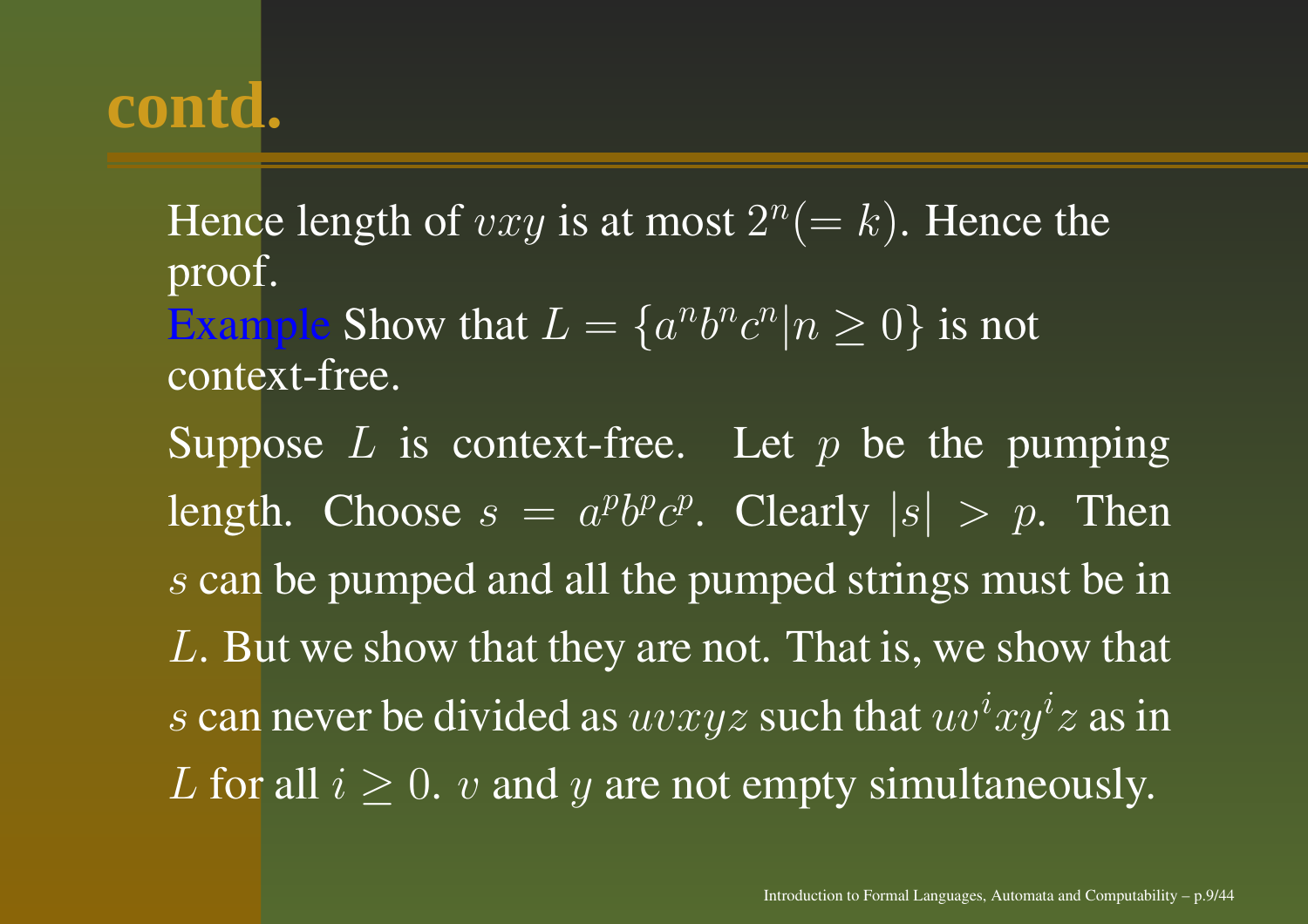If  $v$  and  $y$  can contain more than one type of symbol, then  $uv^2xy^2z$  may not be of the form  $a^nb^nc^n.$  If  $v$  or  $y$ contains only one type of alphabet, then  $uv^2xy^2z$ cannot contain equal number of  $a$ 's,  $b$ 's and  $c$ 's or  $uxz$ has unequal number of  $a$ 's,  $b$ 's and  $c$ 's. Thus a contradiction arises. Hence  $L$  is not a context-free language.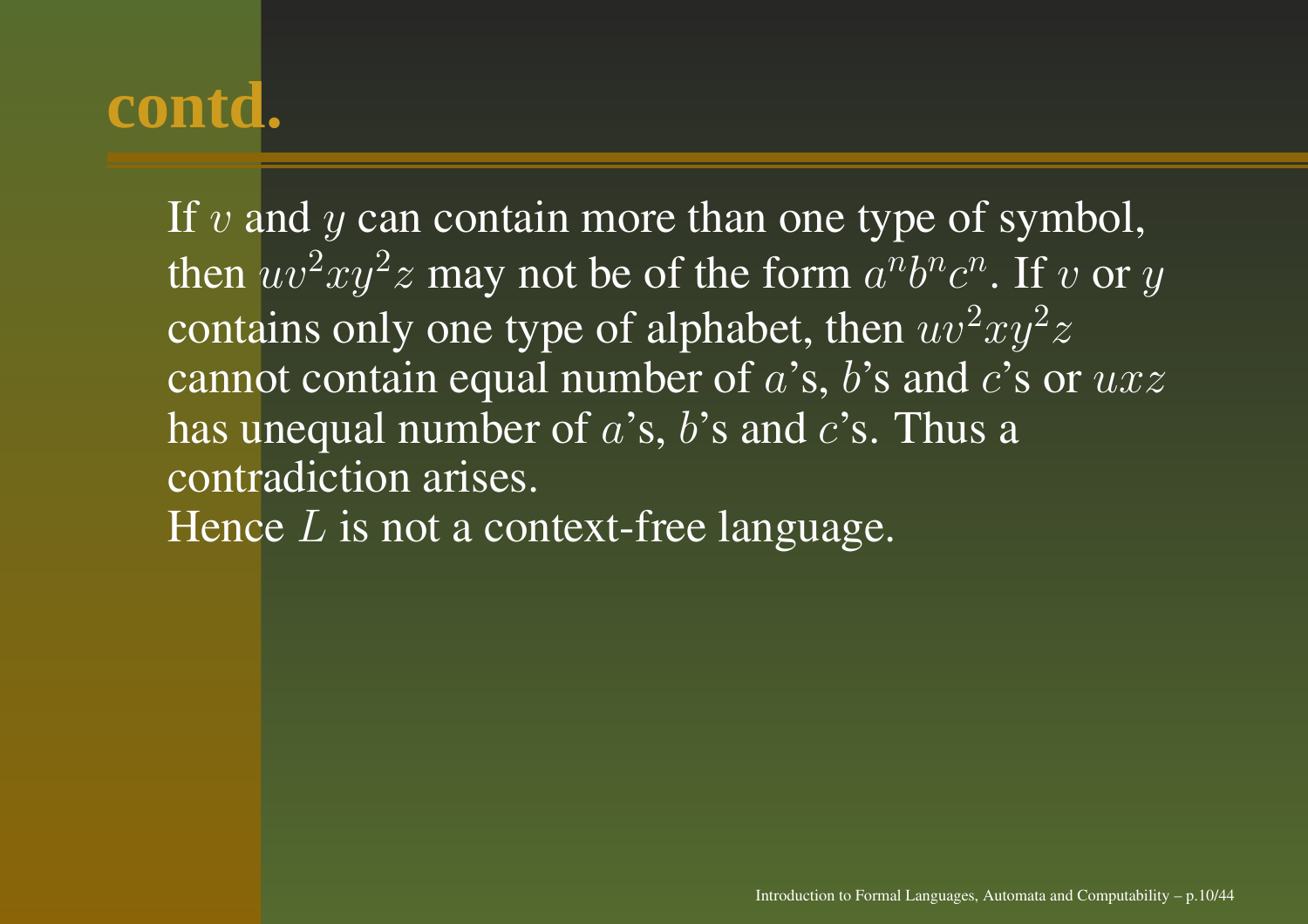Theorem Let  $L$  be a context-free language over  $T_\Sigma$ and  $\sigma$  be a substitution on  $T$  such that  $\sigma(a)$  is a CFL for each  $a$  in  $T.$  Then  $\sigma(L)$  is a CFL. Proof Let  $G=(N,T,P,S)$  be a context-free grammar generating L. Since  $\sigma(a)$  is a CFL, let  $G_a = (N_a, T_a, P_a, S_a)$  be a CFG generating  $\sigma(a)$  for each  $a\in T.$  Without loss of generality,  $N_a\cap N_b=\phi$ and  $N_a \cap N = \phi$  for  $a \neq b,$   $a,b \in T.$  We now construct a CFG  $G'=(N',T',P',S)$  which generates  $\sigma(L)$  as follows :

N' is the union of  $N_a$ 's,  $a \in T$  and N

 $T' = \ \cup$  $a{\in}T$  $T_{a}$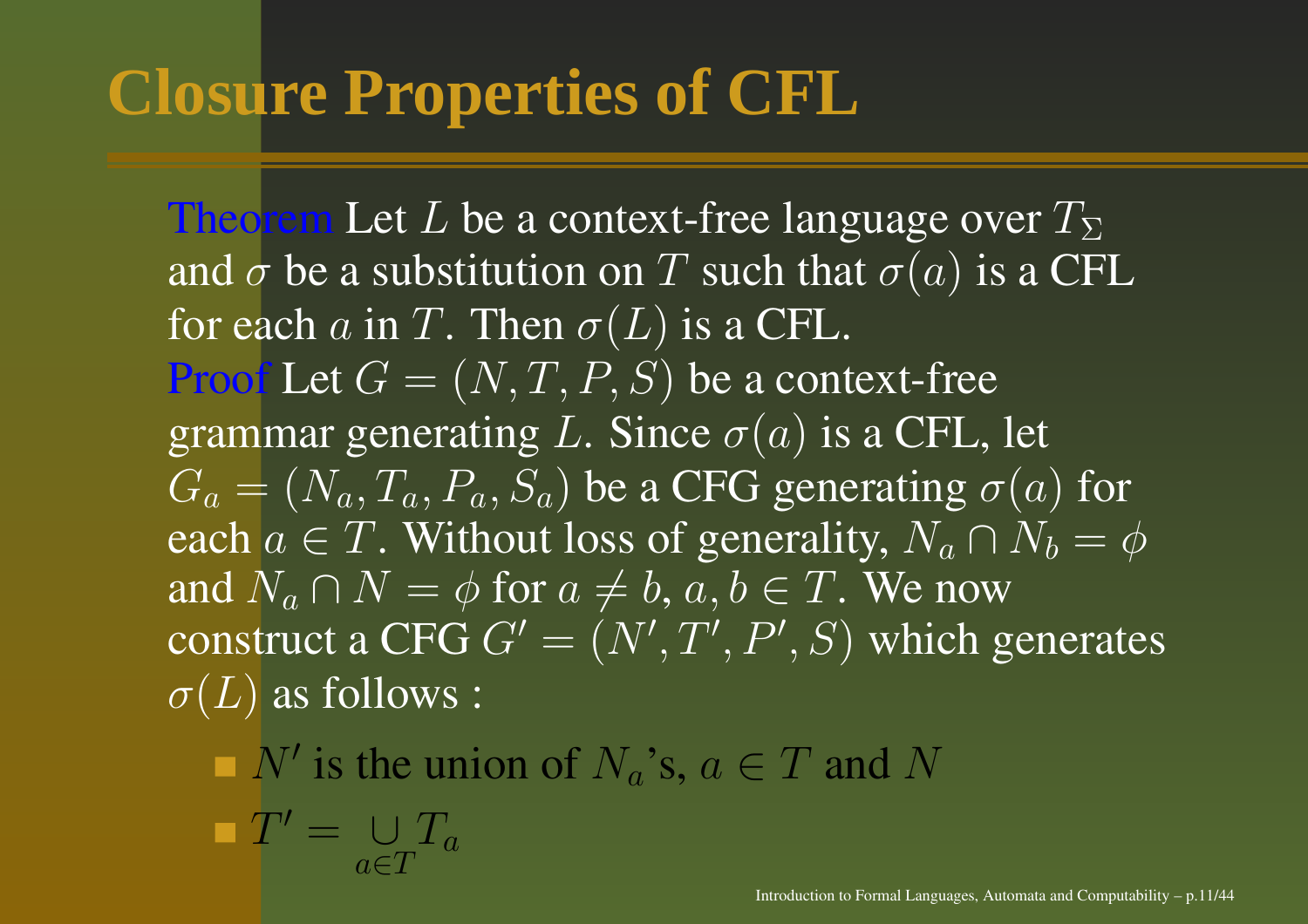#### $P'$  consists of :

all productions in  $P_a$  for  $a\in T$ 

all productions in  $P,$  but for each terminal  $a$ occurring in any rule of  $P$ , is to be replaced by  $S_a$ . i.e., in  $A \rightarrow \alpha$ , every occurrence of a  $(\in T)$  in  $\alpha$  is replaced by  $S_a$ .

Any derivation tree of  $G'$  will typically look as in the following figure.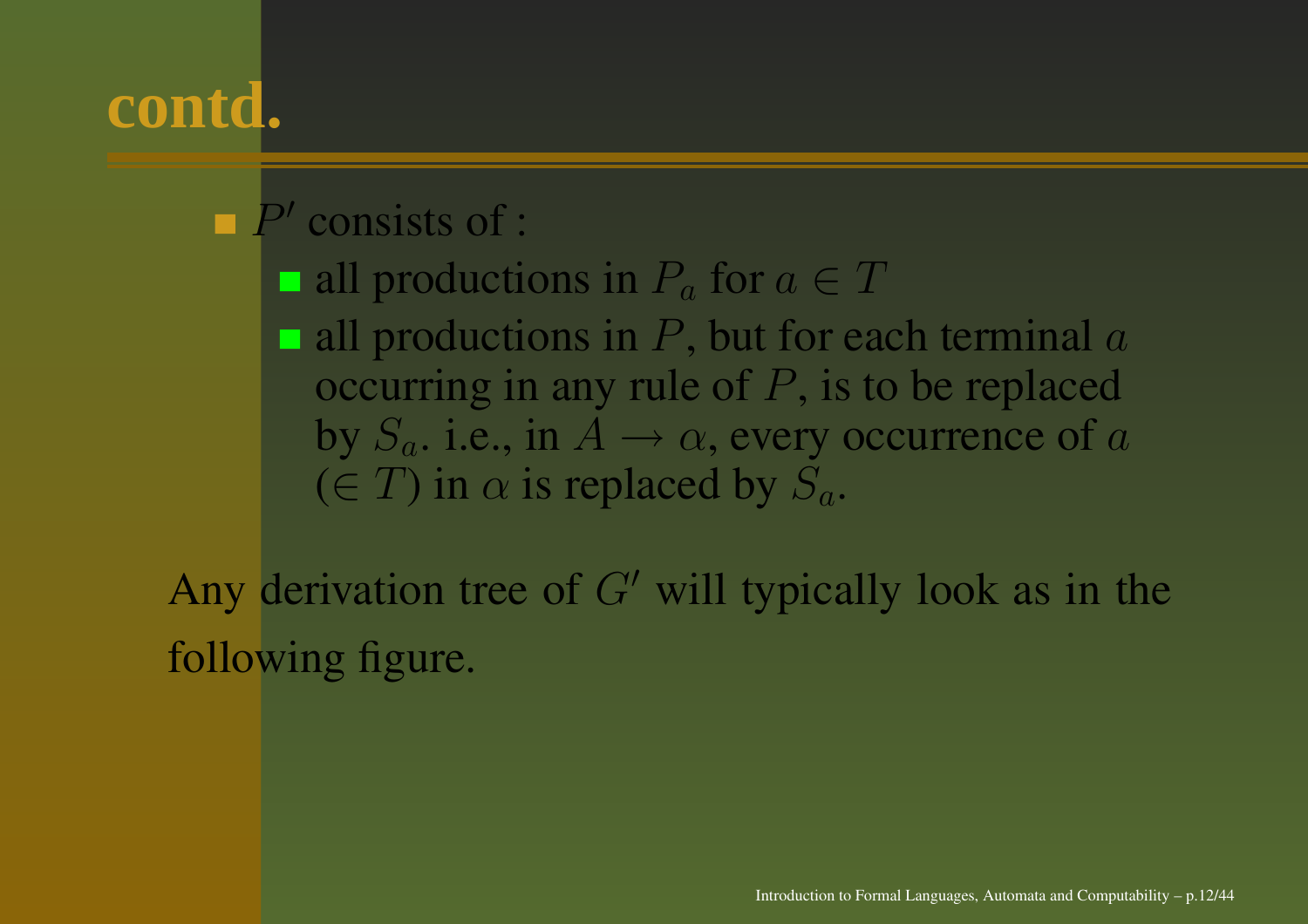



Here  $ab \dots k$  is a string of  $L$  and  $x_a x_b \dots x_k$  is a string of  $\sigma(L).$  To understand the working of  $G'$  producing  $\sigma(L)$ , we have the following discussion: A string  $w$  is in  $L(G')$  if and only if  $w$  is in  $\sigma(L)$ . Suppose w is in  $\sigma(L)$ . Then there is some string  $x = a_1 \dots a_k$  in  $L$  and strings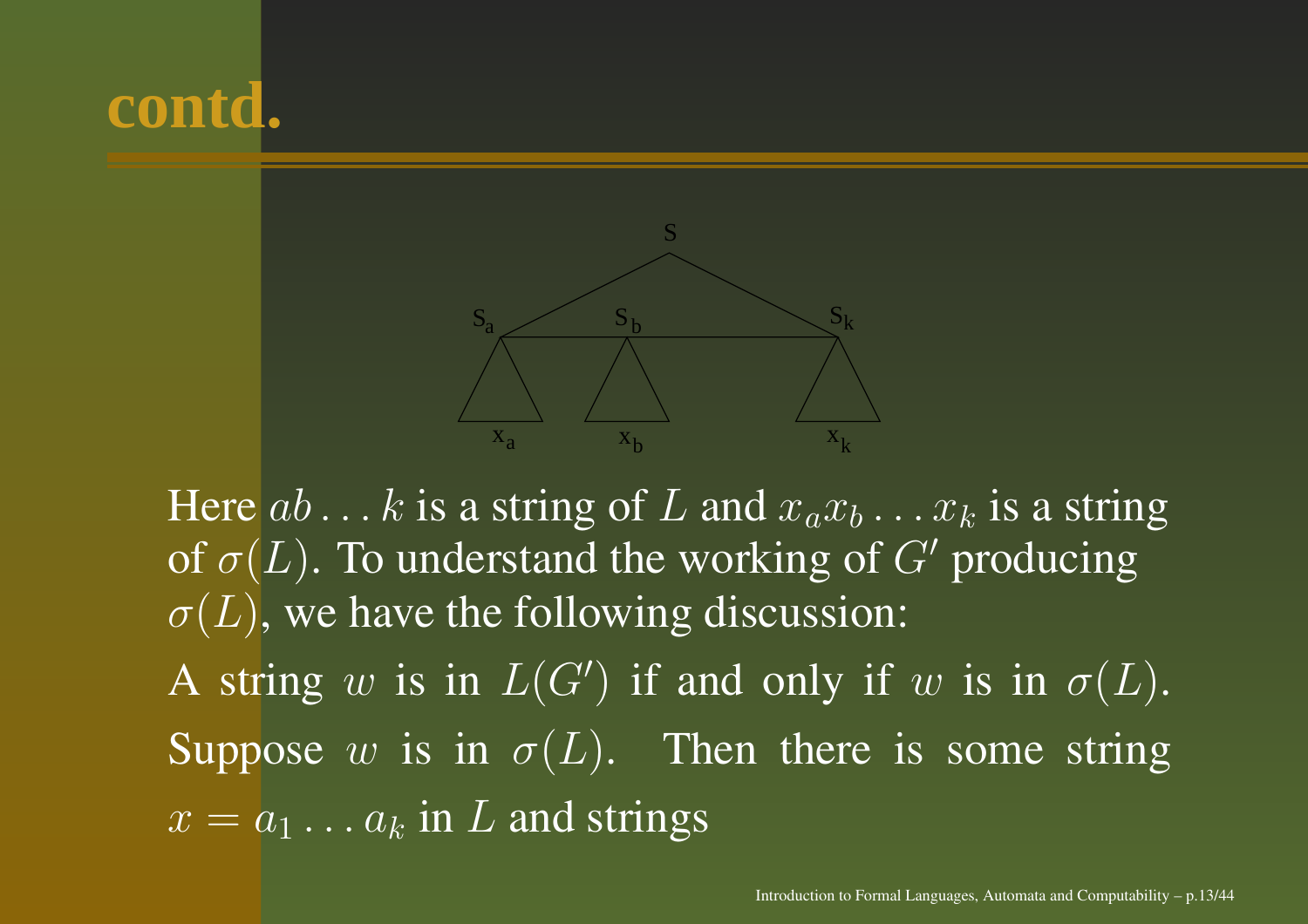$x_i$  in  $\sigma(a_i),\,1\leq i\leq k,$  such that  $w=x_1\ldots x_k.$ Clearly from the construction of  $G',$   $S_{a_1}\ldots S_{a_k}$  is generated (for  $a_1 \ldots a_k \in L$ ). From each  $S_{a_i},$   $x_i$ s are generated where  $x_i \in \sigma(a_i)$ . This becomes clear from the above picture of derivation tree. Since  $G'$  includes productions of  $G_{a_i},$   $x_1 \ldots x_k$  belongs to  $\sigma(L).$ Conversely for  $w \in \sigma(L)$ , we have to understand the proof with the help of the parse tree constructed above. That is, the start symbol of  $G$  and  $G'$  are S. All the nonterminals of  $G,$   $G_{a}$ 's are disjoint. Starting from  $S,$ one can use the productions of  $G^{\prime}$  and  $G$  and reach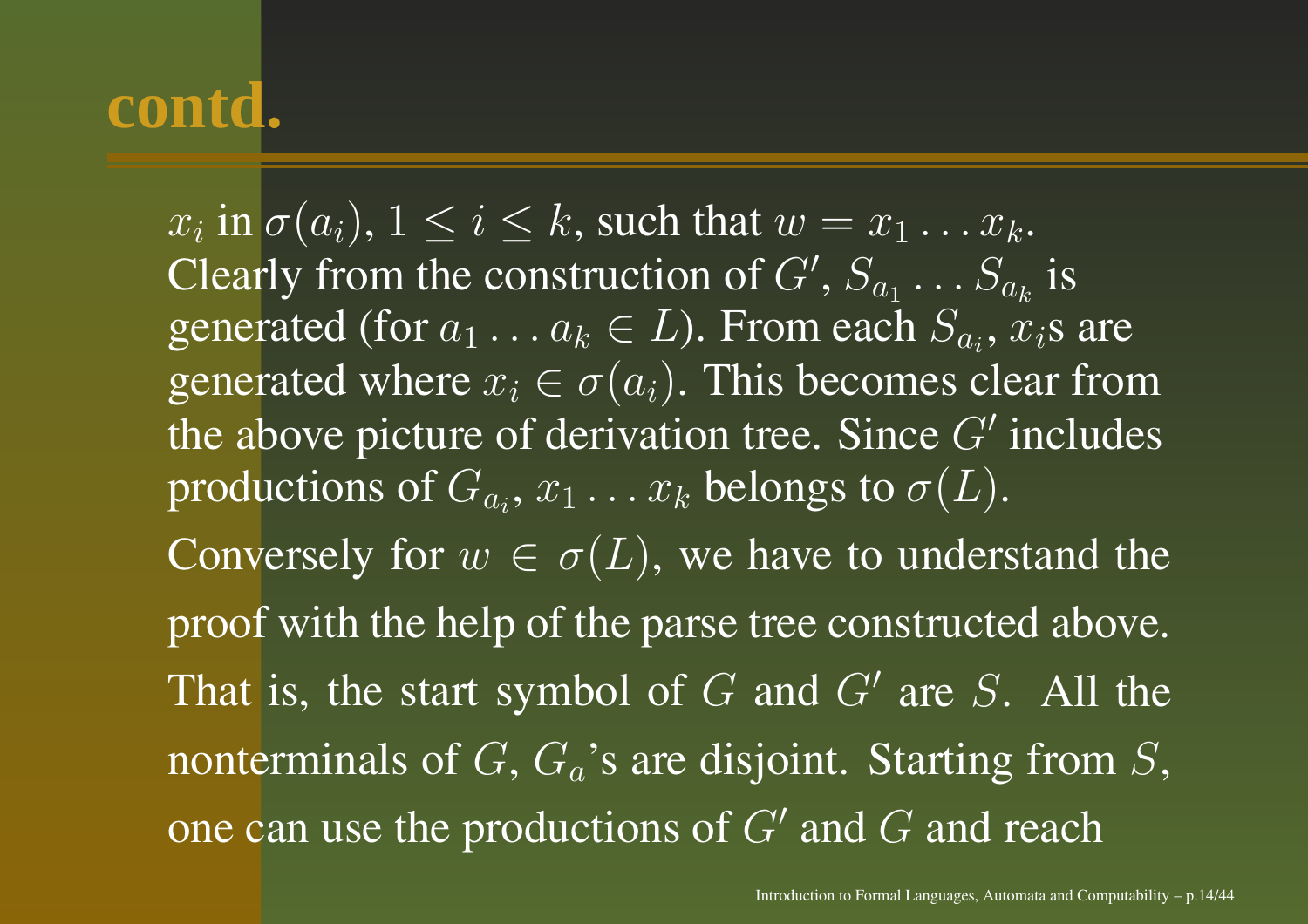$w = S_{a_1} \dots S_{a_k}$  and  $w' = a_1 \dots a_k$  respectively. Hence whenever  $w$  has a parse tree  $T,$  one can identity a string  $a_1a_2...a_k$  in  $L(G)$  and string  $x_i$  in  $\sigma(a_i)$  such that  $x_1 \dots x_k \in \sigma(L)$ . Since  $x_1 \dots x_k$  is a string formed by substitution of strings  $x_i$ 's for  $a_i$ 's, we conclude  $w \in \sigma(L).$ 

Theorem Context-free languages are closed under union, catenation, catenation closure (\*), catenation <sup>+</sup> and homomorphism.

Proof

**Union :** Let  $L_1$  and  $L_2$  be two CFLs. If  $L = \{1, 2\}$  and  $\sigma(1) = L_1$  and  $\sigma(2) = L_2$ . Clearly  $\sigma(L) = \sigma(L_1) \cup \sigma(L_2) = L_1 \cup L_2$  is CFL by the above theorem. Introduction to Formal Languages, Automata and Computability – p.15/44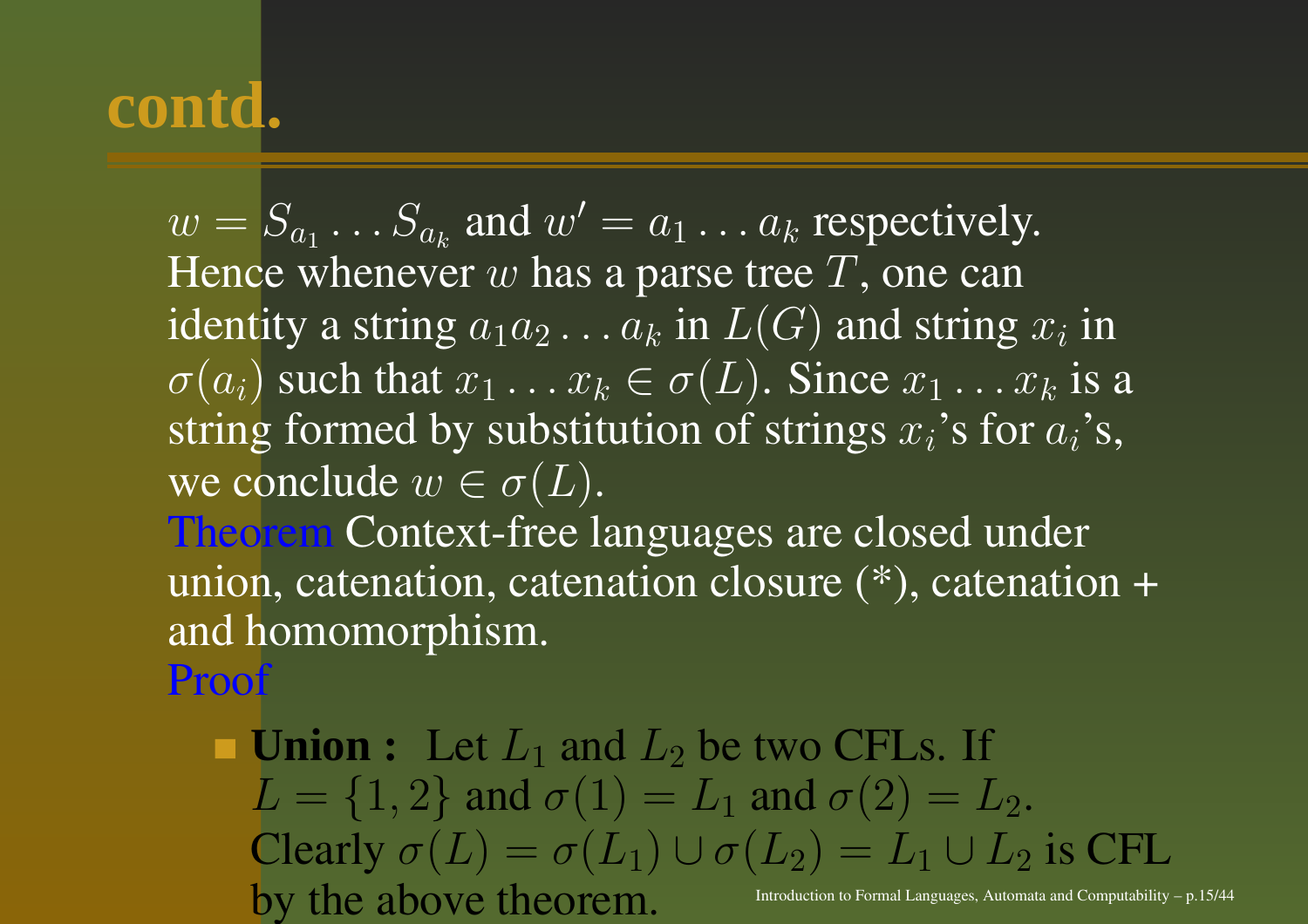- **Catenation :** Let  $L_1$  and  $L_2$  be two CFLs. Let  $L = \{12\}$ .  $\sigma(1) = L_1$  and  $\sigma(2) = L_2$ . Clearly  $\sigma(L) = \sigma(1) \cdot \sigma(2) = L_1 L_2$  is CFL as in the above case.
- **Catenation Closure (\*) :** Let L<sup>1</sup> be <sup>a</sup> CFL. Let  $L = \{1\}^*$  and  $\sigma(1) = L_1$ . Clearly  $L_1^* = \sigma(L)$  is a CFL.
- **Catenation + :** Let  $L_1$  be a CFL. Let  $L = \{1\}^+$ and  $\sigma(1) = L_1$ . Clearly  $L_1^+ = \sigma(L)$  is a CFL.
- **Homomorphism** : This follows as homomorphism is <sup>a</sup> particular case of substitution.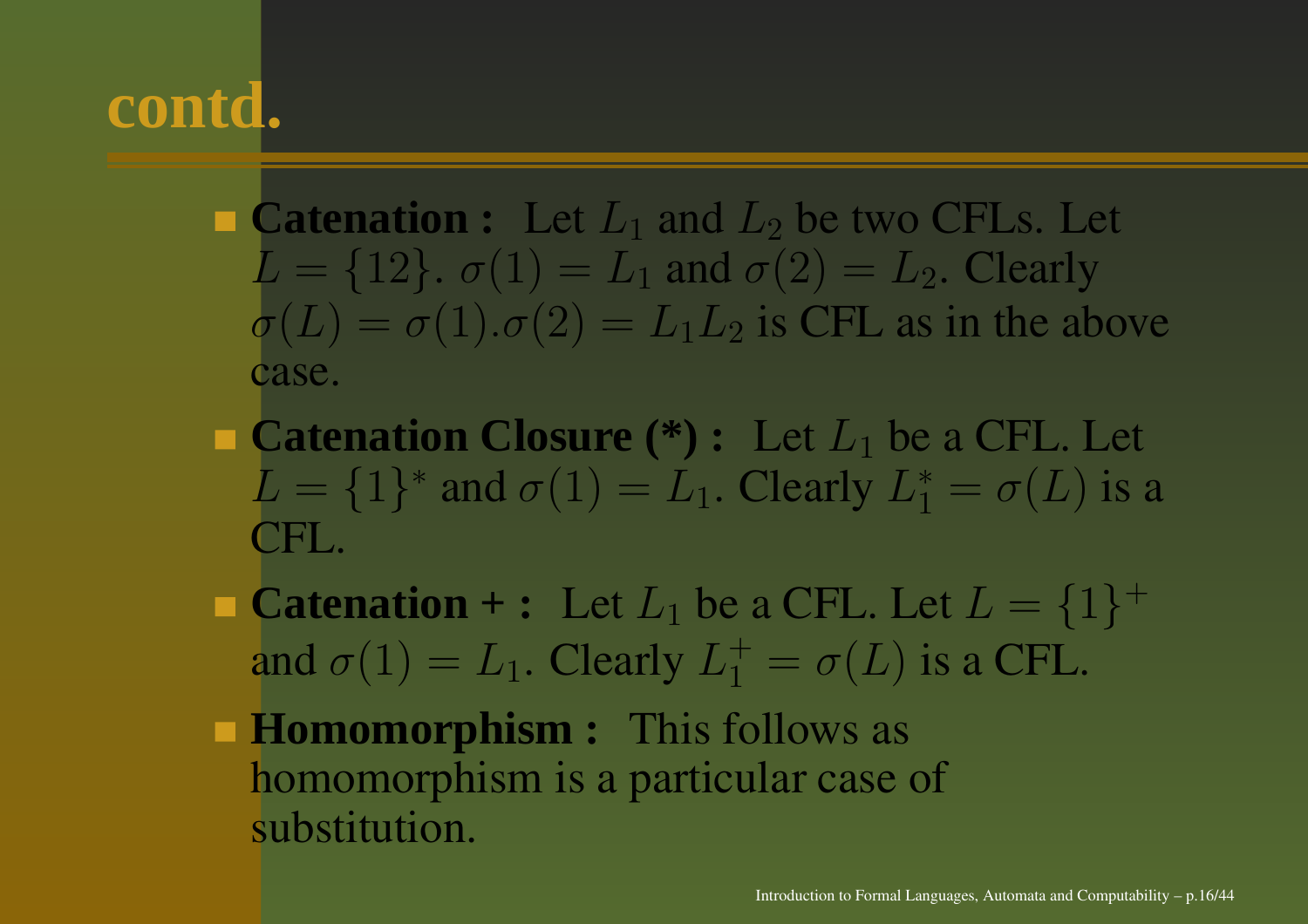Theorem Context-free languages are not closed under intersection and complementation.

**Proof** Let 
$$
L_1 = \{a^n b^n c^m | n, m \ge 1\}
$$
 and  $L_2 = \{a^m b^n c^n | n, m \ge 1\}.$ 

Clearly  $L_1$  and  $L_2$  are context-free languages. (Exercise : Give CFG's for  $L_1$  and  $L_2$ ).

 $L_1 \cap L_2 = \{a^n b^n c^n | n \ge 1\}$  which has been shown to be noncontext-free. Hence CFLs are not closed under ∩.

For nonclosure under complementation, if CFL's are closed under complementation, then for any two CFLs  $L_1$  and  $L_2$ ,  $L_1 \cap L_2 =$  $(L_1^c\cup L_2^c)^c$  which is a CFL. Hence we get CFLs are closed under intersection, which is <sup>a</sup> contradiction.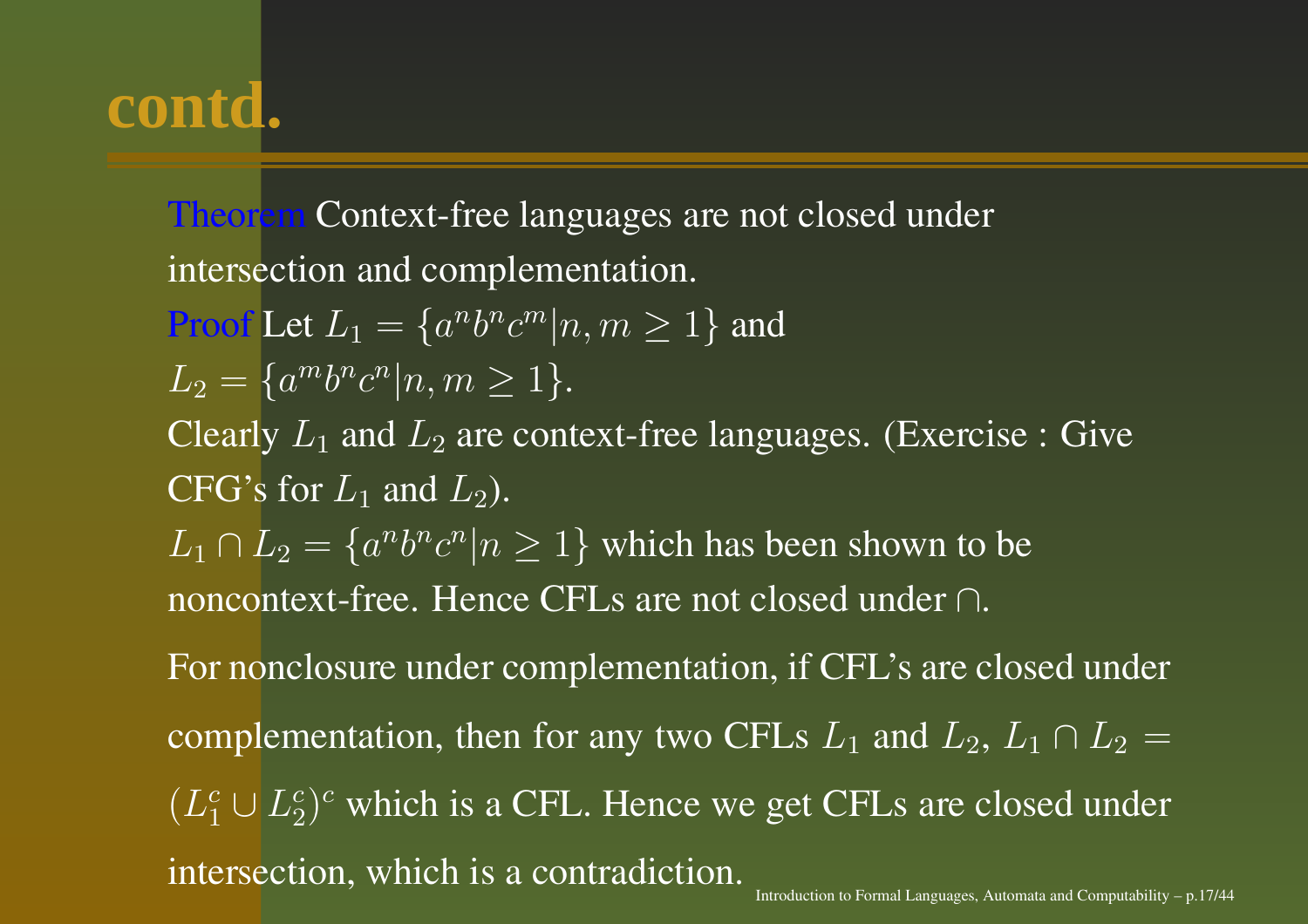Theorem If  $L$  is a CFL and  $R$  is a regular language, then  $L \cap R$  is a CFL. Proof Let  $M = (K,\Sigma,\Gamma,\delta,q_0,Z_0,F)$  be a PDA such that  $T(M)=L$  and let  $A=(K,\Sigma,\delta,\overline{q}_0,F)$  be a DFA such that  $T(A)=R.$  A new PDA  $M^\prime$  is constructed by combining  $\overline{M}$  and  $\overline{A}$  such that the new automaton simulates the action of  $M$  and  $A$  on an input parallely. Hence the new PDA  $M'$  will be as follows:  $M' = (K \times K, \Sigma, \Gamma, \delta', [q_0, \overline{q}_0], Z_0, F \times F)$  where  $\delta'([p,q], a, X)$  is defined as follows:  $\delta'([p,q], a, X)$ contains  $([r,s],\gamma)$  where  $\delta(q,a)=s$  and  $\delta(p,a,X)$ contains  $(r,\gamma).$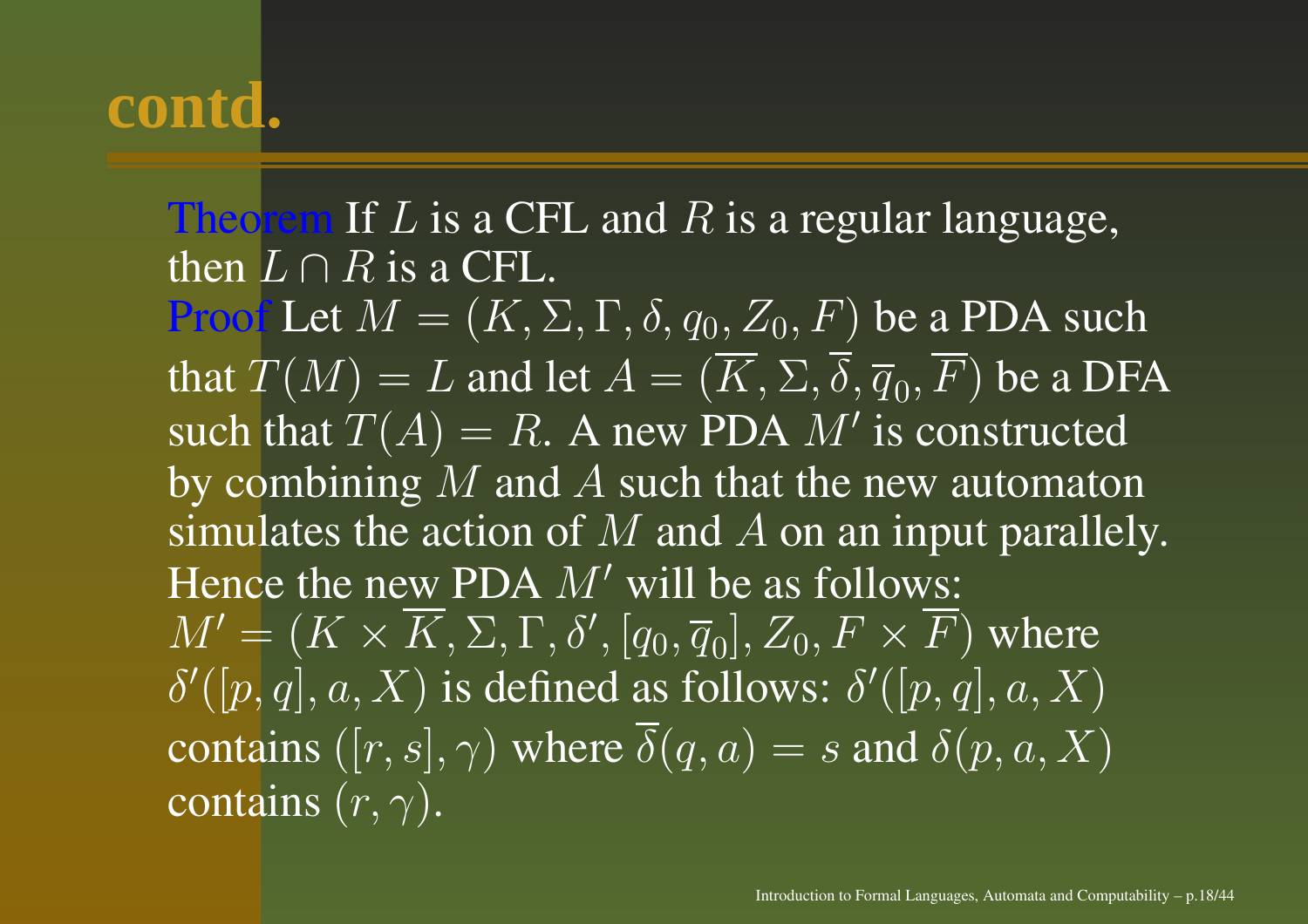Clearly for each move of the PDA  $M'$ , there exists a move by the PDA  $M$  and a move by  $A$ . The input  $a$ may be in  $\Sigma$  or  $a = \epsilon$ . When a is in  $\Sigma$ ,  $\overline{\delta}(q, a) = s$  and when  $a = \epsilon, \, \delta(q, a) = q$  i.e., A does not change its state while  $M'$  makes a transition on  $\epsilon.$ To prove  $L(M')$  =  $L \cap R$ . We can show that

t  $(q_0, w, Z_0)^\ast_M(q_f, \epsilon, \gamma)$  if and only if  $\overline{\overline{P((q_0, \overline{q}_0], w, Z_0)}\big|_M^*([q_f, p], \epsilon, \gamma)}$  where  $\overline{\delta(\overline{q}_0, w)} = p$ .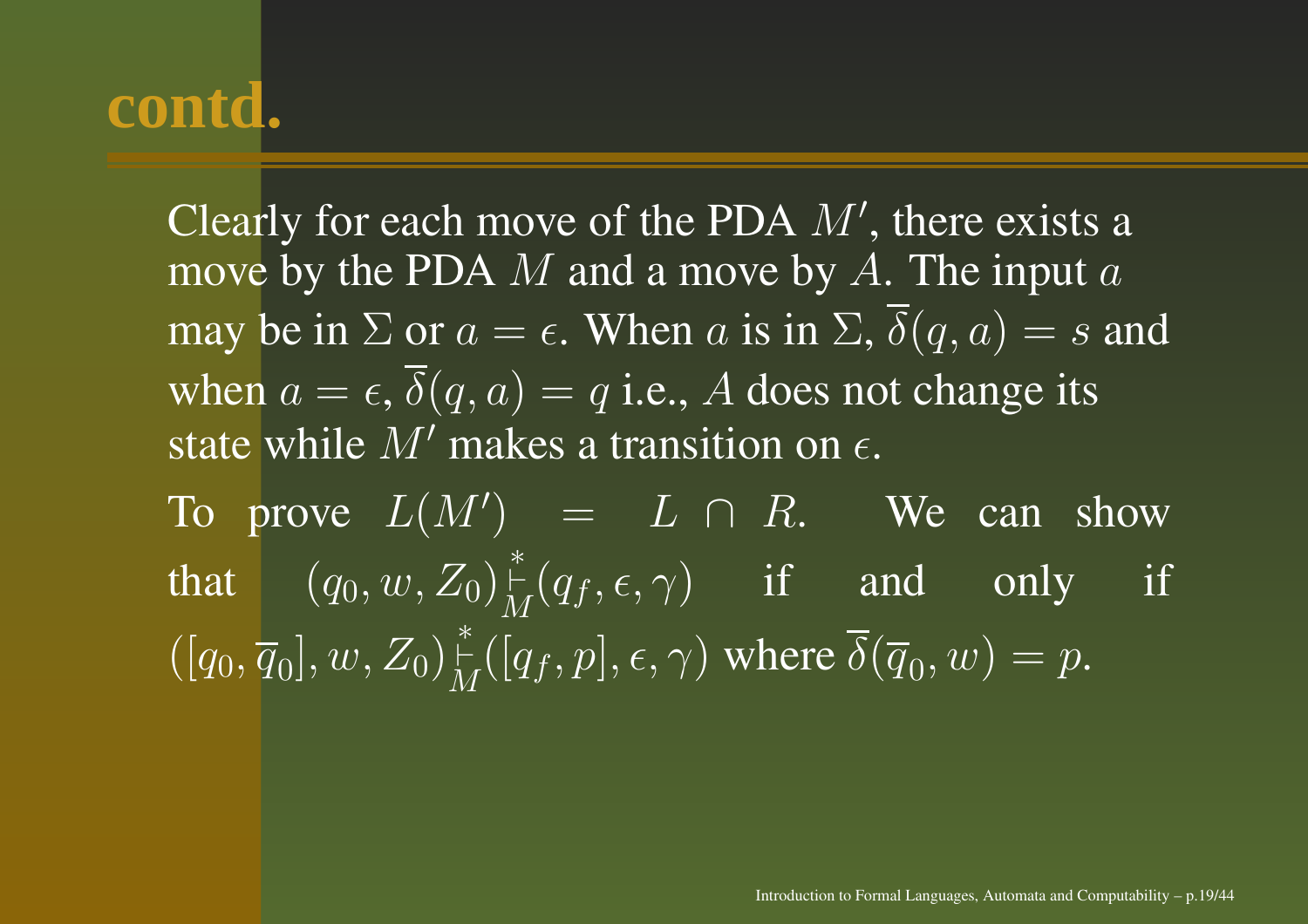The proof is by induction on the number of derivation steps and is similar to that of closure of regular languages with respect to intersection. If  $q_f \in F$  and  $p \in F$ , then w belongs to both L and R. Therefore  $M'$ accepts  $L \cap R$ .

Theorem Family of context-free languages is closed under inverse homomorphism.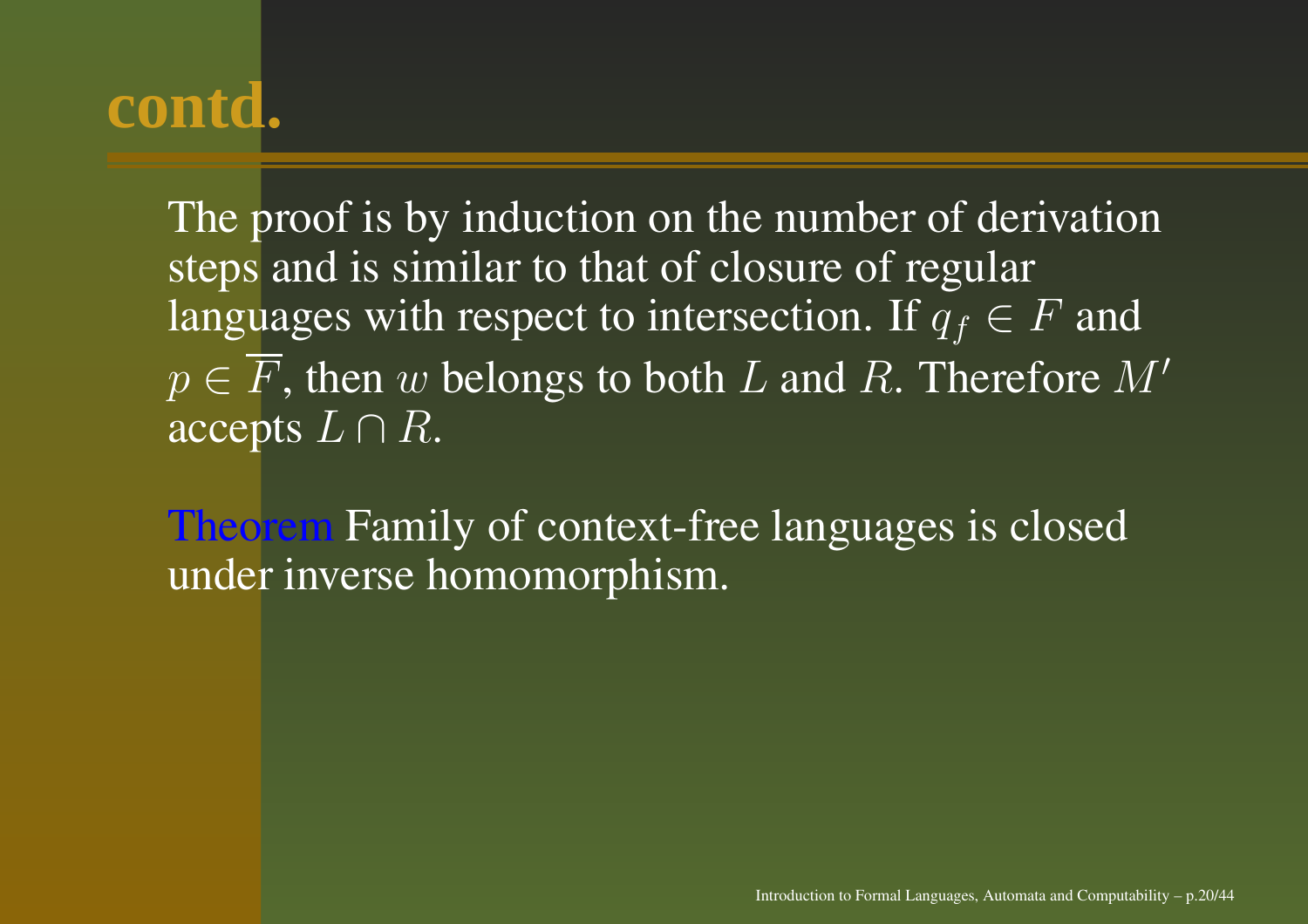# **Decidability Results for CFL**

Theorem Given a CFL  $L$ , there exists an algorithm to test whether  $L$  is empty, finite or infinite.

**Proof** To test whether  $L$  is empty, one can see whether the start symbol S of the CFG  $G = (N, T, S, P)$  which generates L is useful or not. If  $S$  is a useful symbol, then  $L\neq \phi.$ To see whether the given CFL  $L$  is infinite, we have the following discussion. By pumping lemma for CFL, if  $L$  contains a word of length  $t,$  with  $|t| > k$  for a constant  $k$  (pumping length), then clearly  $L$  is infinite.

Conversely if L is infinite it satisfies the conditions of the pumping lemma, otherwise  $L$  is finite. Hence we have to test whether L contains a word of length greater than  $k$ .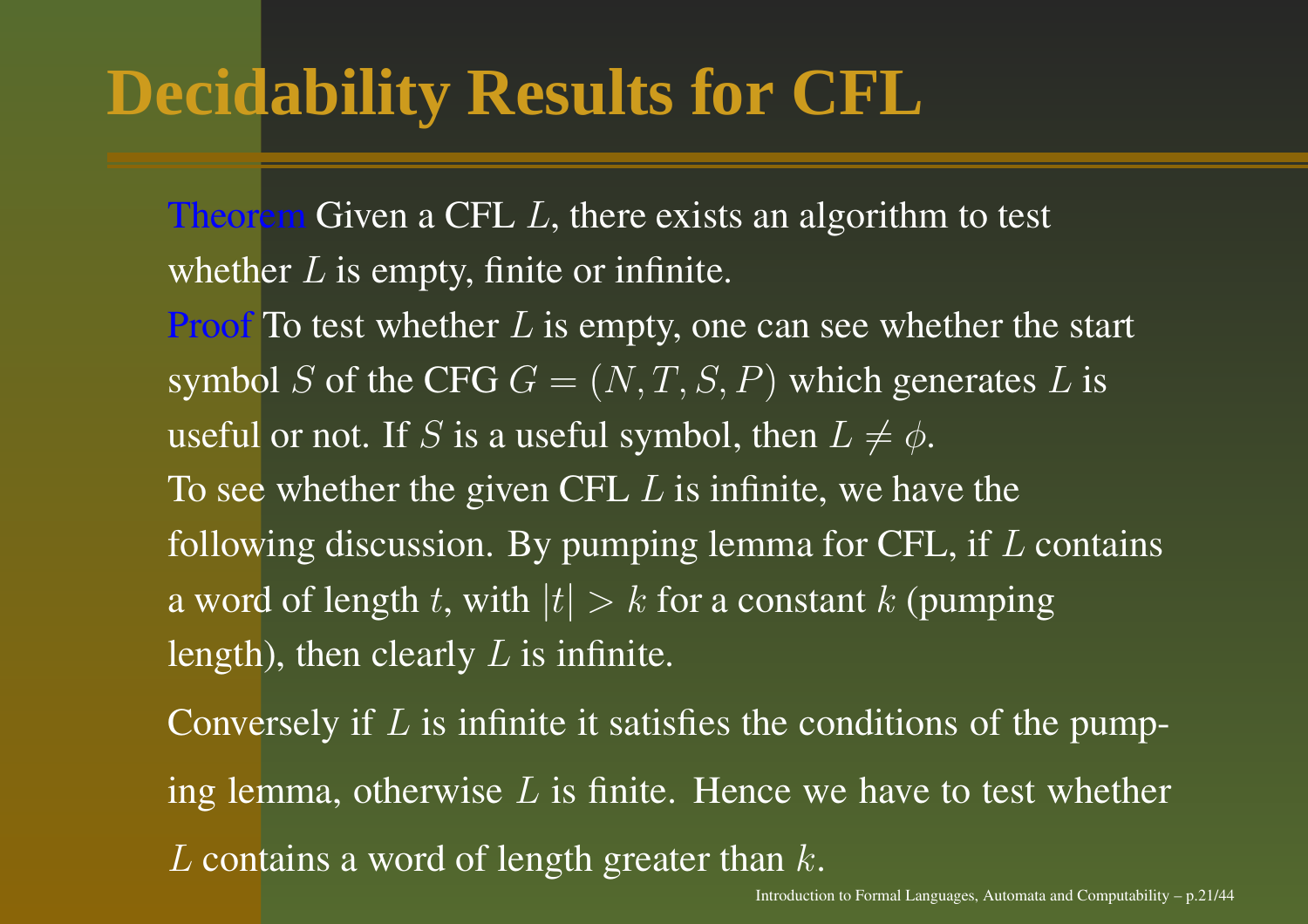# **CYK Algorithm**

We fill <sup>a</sup> triangular table where the horizontal axis corresponds to the positions of an input string  $w = a_1 a_2 \dots a_n$ . An entry  $X_{ij}$  which is an *i*th row *j*th column entry will be filled by a set of variables  $A$ such that  $A \Rightarrow^* a_i a_{i+1} \ldots a_j.$  The triangular table will be filled row wise in upward fashion. For example if  $w = a_1 a_2 a_3 a_4 a_5$ , the table will look like,

$$
\begin{array}{|l|} \hline X_{15} \\ X_{14} & X_{25} \\ X_{13} & X_{24} & X_{35} \\ X_{12} & X_{23} & X_{34} & X_{45} \\ \hline X_{11} & X_{22} & X_{33} & X_{44} & X_{55} \\ \hline a_1 & a_2 & a_3 & a_4 \\ \hline a_2 & a_3 & a_5 \\ \hline \end{array}
$$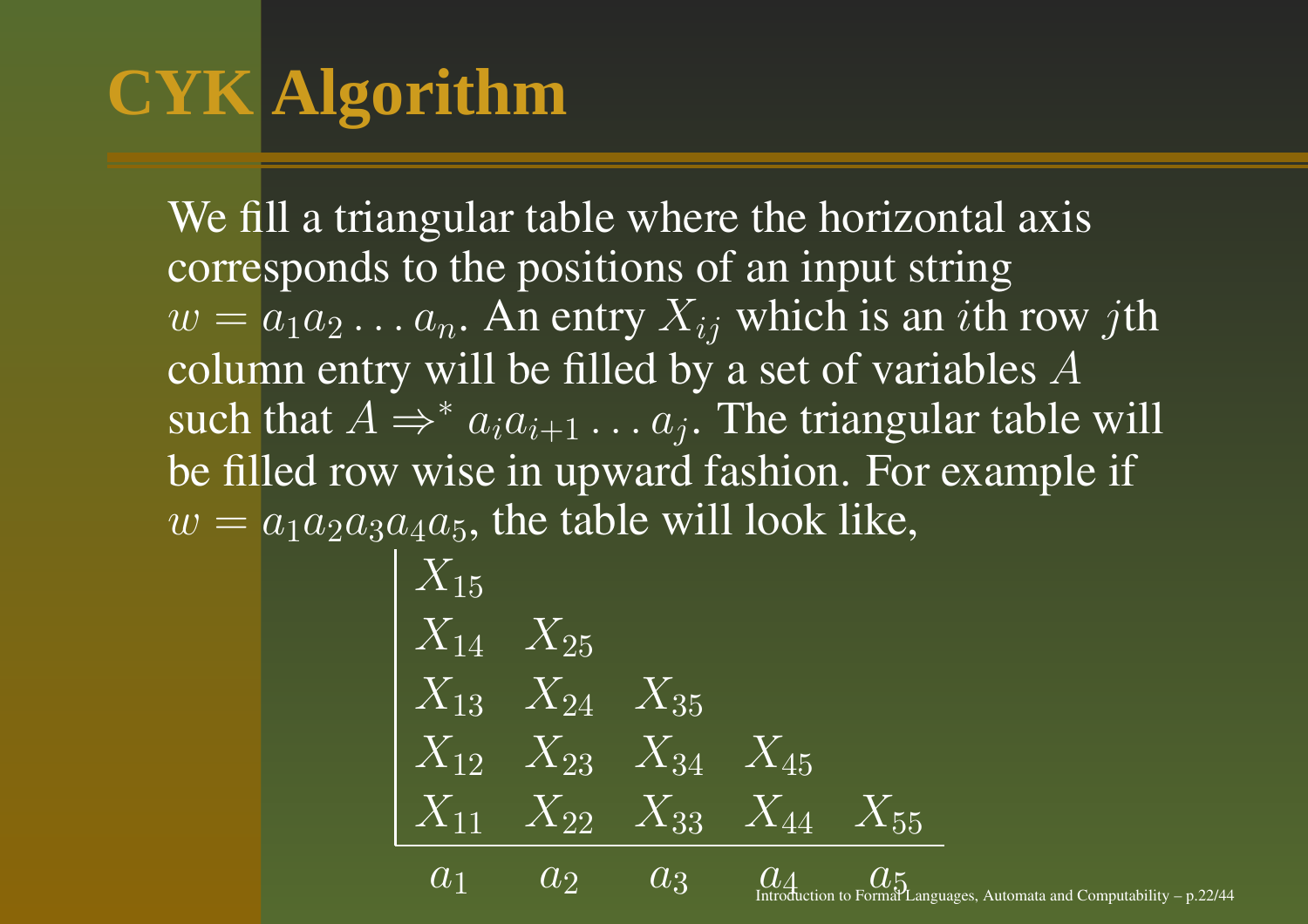Note by the definition of  $X_{ij},$  bottom row corresponds to a string of length one and top row corresponds to a string of length  $n,$  if  $|w| = n$ . The computation of the table is as below. First Row (from bottom) : Since the strings beginning and ending position is  $i$ , they are simply those variable for which we have  $A\rightarrow a_i,$  and listed in  $X_{ii}.$  We assume that the given CFG in CNF generates  $L$ .

To compute  $X_{ij}$  which will be in  $(j - i + 1)^{th}$  row we fill all the entries in the rows below. Hence we know all the variables which give strings  $a_i a_{i+1} \dots a_j$ . Clearly we take  $j - i > 0$ . Any derivation of the form  $A \Rightarrow^* a_i a_{i+1} \dots a_j$  will have a derivation step like  $\sup_{\text{interaction to Formal Languages, Automata and Computability - p.23/44}$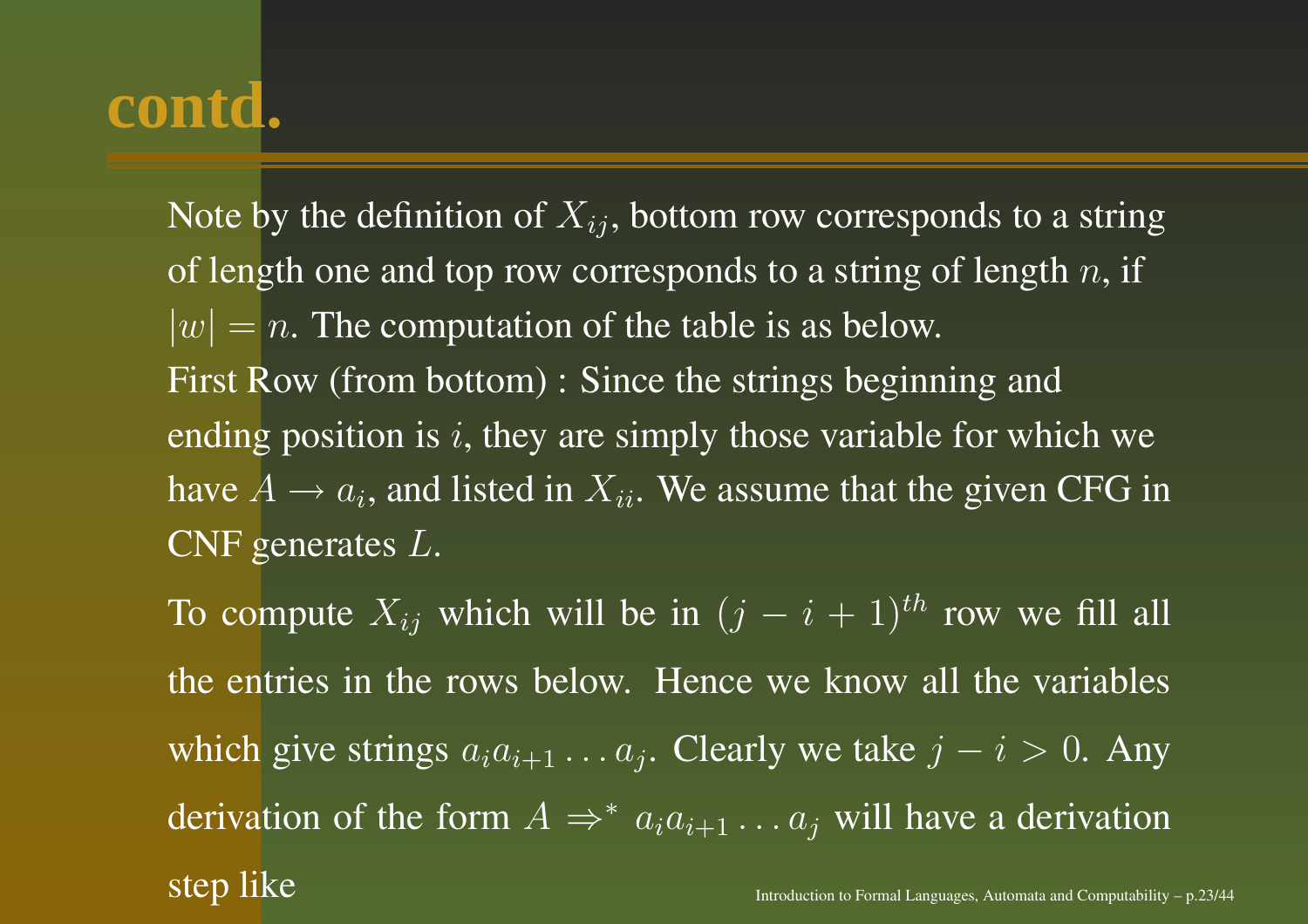$A \Rightarrow BC \Rightarrow^* a_i a_{i+1} \dots a_j$ . B derives a prefix of  $\overline{a_i a_{i+1} \dots a_j}$  and C derives a suffix of  $\overline{a_i a_{i+1} \dots a_j}$ . i.e.,  $B \Rightarrow^* a_i a_{i+1} \dots a_k$ ,  $k < j$  and  $C \stackrel{*}{\Rightarrow} a_{k+1}a_{k+2} \ldots a_j$ . Hence we place A in  $X_{ij}$  if, for a  $k, i \leq k < j$ , there is a production  $A \rightarrow BC$  with  $B \in X_{ik}$  and  $C \in X_{k+1j}$ . Since  $X_{ik}$  and  $X_{k+1j}$  entries are already known for all  $k,\,1\leq k\leq j,\,X_{ij}$  can be computed.

The algorithm terminates once an entry  $X_{1n}$  is filled where  $n$  is the length of the input. Hence we have the following theorem.

Theorem The algorithm described above correctly computes  $X_{ij}$  for all i and j. Hence  $w \in L(G)$ , for a  $\operatorname{CFL} L$   $I$   $i f$  and only  $if$   $S \in X_{1n}.$  Introduction to Formal Languages, Automata and Computability – p.24/44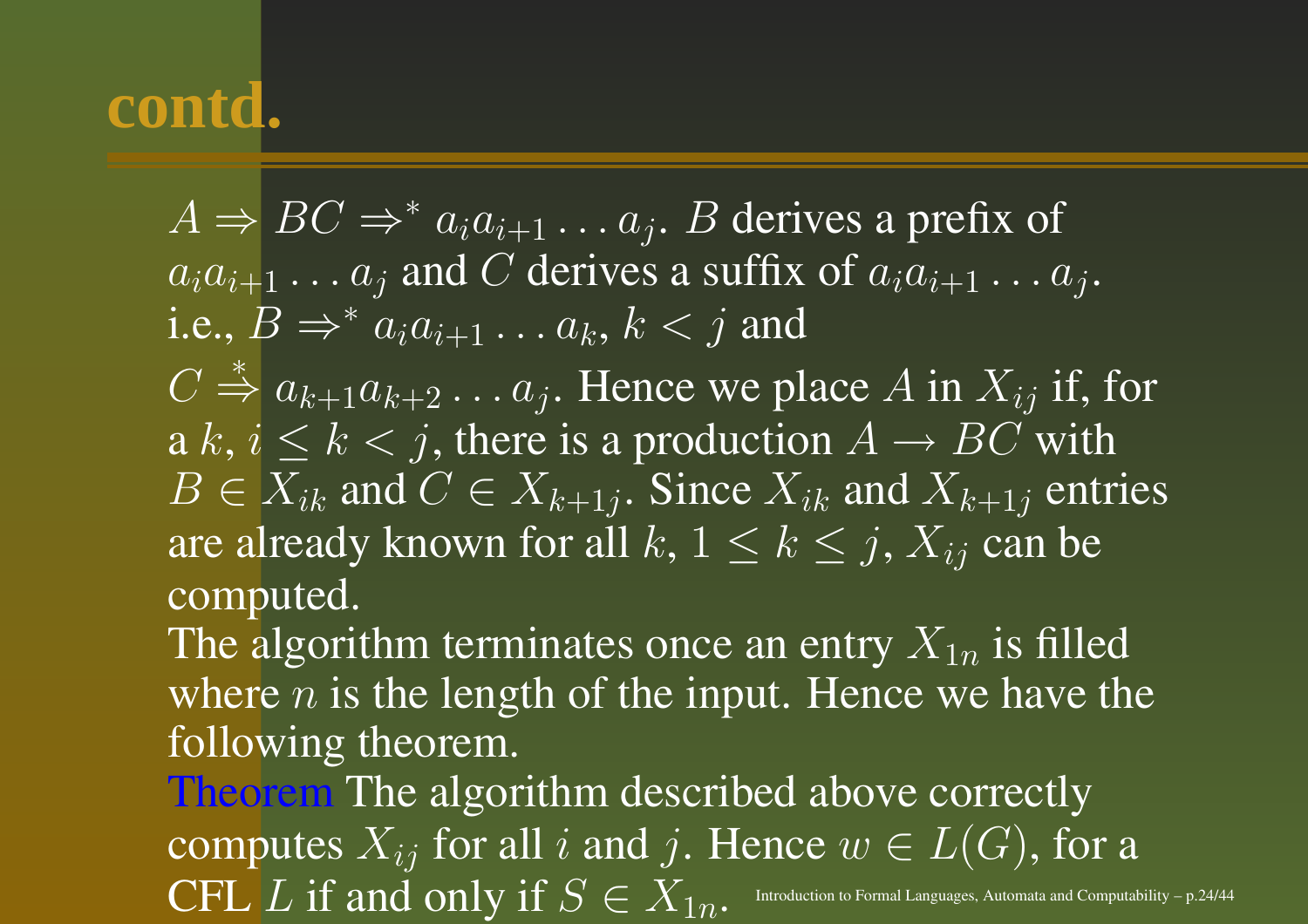Example Consider the CFG G with the following productions:  $S_0 \to AB|SA$  $S \to AB|SA|a$  $A \to AB|SA|a|b$  $B \to SA$ 

We shall test the membership of  $aba$  in  $L(G)$  using CYK algorithm.

The table thus produced on application of CYK algorithm is as below:

$$
\begin{array}{|c|c|} \hline S_0, S, A, B \\ \hline S_0, S, A, B & \phi \\ \hline S, A & A & S, A \\ \hline a & b & a \\ \hline \end{array}
$$

Since  $X_{13}$  has  $S_0$ , aba is in  $L(G)$ .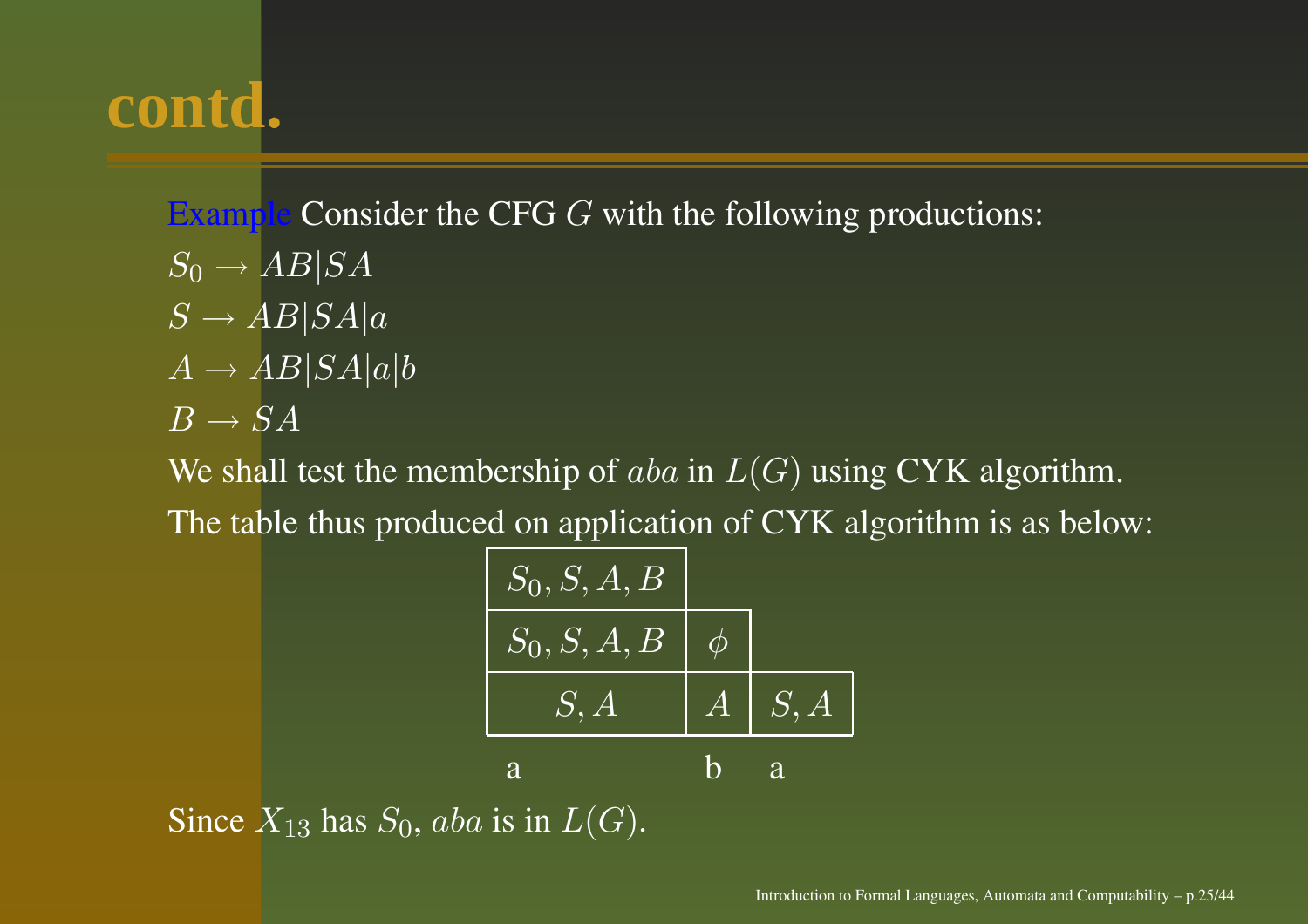# **Sub Families of CFL**

Definition A CFG  $G = (N, T, P, S)$  is said to be linear if all rules are of the form  $A \to xBy$  or  $A \to x$ ,  $x,y \in T^*, A,B \in N.$ i.e., the right-hand side consists of at most one nonterminal. Example  $G = (\{S\}, \{a, b\}, P, S)$  where  $P = \{S \rightarrow aSb, S \rightarrow ab\}$  is a linear CFG generating  $L = \{a^n b^n | n \geq 1\}.$ Definition For an integer  $k \geq 2$ , a CFG,  $G = (N, T, P, S)$  is termed k-linear if and only if each production in  $P$  is one of the three forms,  $A \to xBy$ ,  $A \to x$ , or  $S \to \alpha$ , where  $\alpha$  contains at most  $k$  nonterminals and  $S$  does not appear on right hand side of any production,  $x, y \in T^*$ .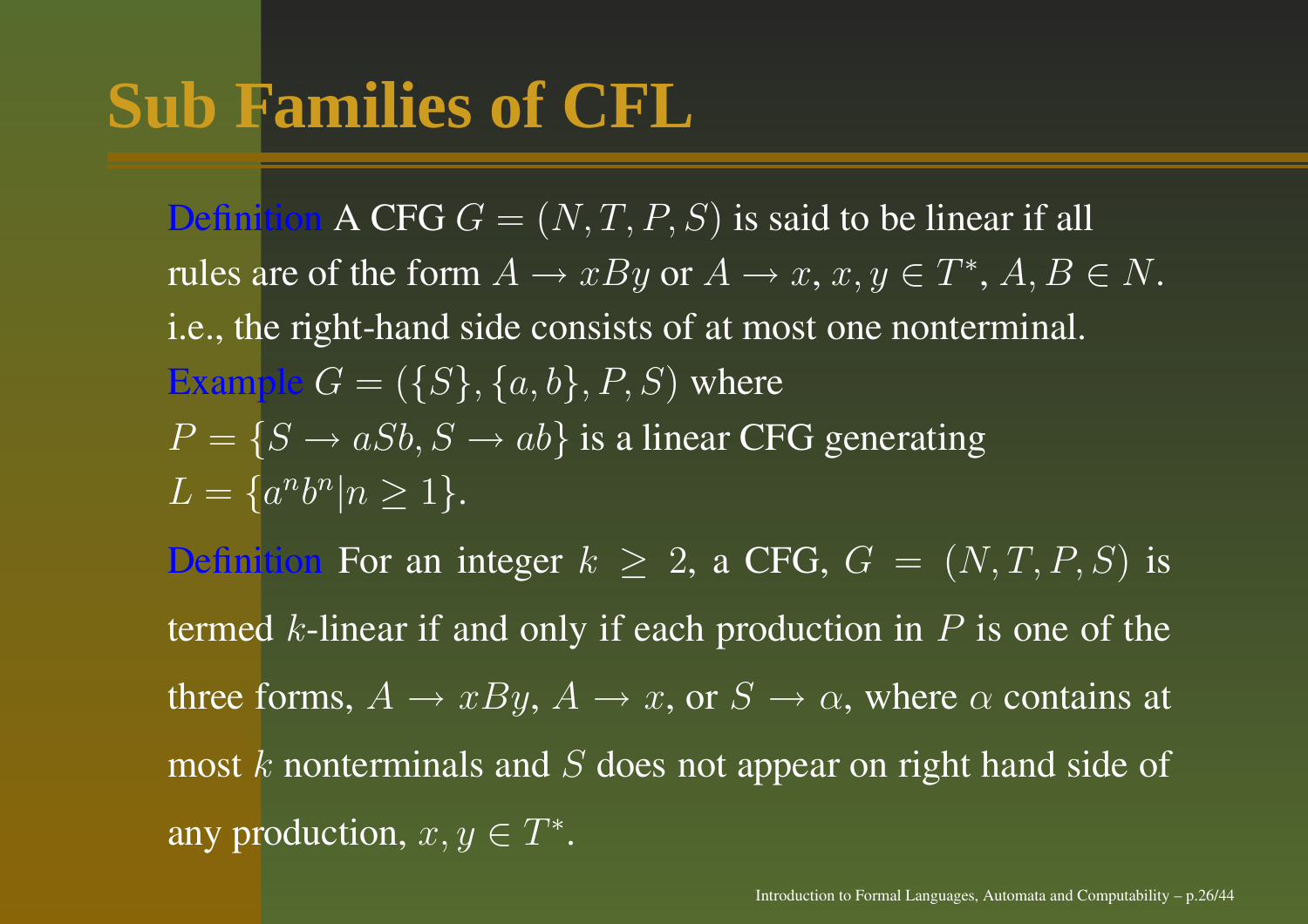A context-free language is  $k$ -linear if and only if it is generated by a  $k$ -linear grammar. **Example**  $G = (\{S, X, Y\}, \{a, b, c, d, e\}, P, S)$  where  $P = \{S \rightarrow XcY, X \rightarrow aXb, X \rightarrow ab, Y \rightarrow dYe, Y \rightarrow de\}$ generates  $\{a^n b^n c d^m e^m | n, m \ge 1\}$ . This is a 2-linear grammar. Definition A grammar  $G$  is metalinear if and only if there is an integer  $k$  such that  $G$  is  $k$ -linear. A language is metalinear if and only if it is generated by a metalinear grammar. Definition A minimal linear grammar is <sup>a</sup> linear grammar with the initial letter S as the only nonterminal and with  $S \to a,$  for some

terminal symbol  $a$ , as the only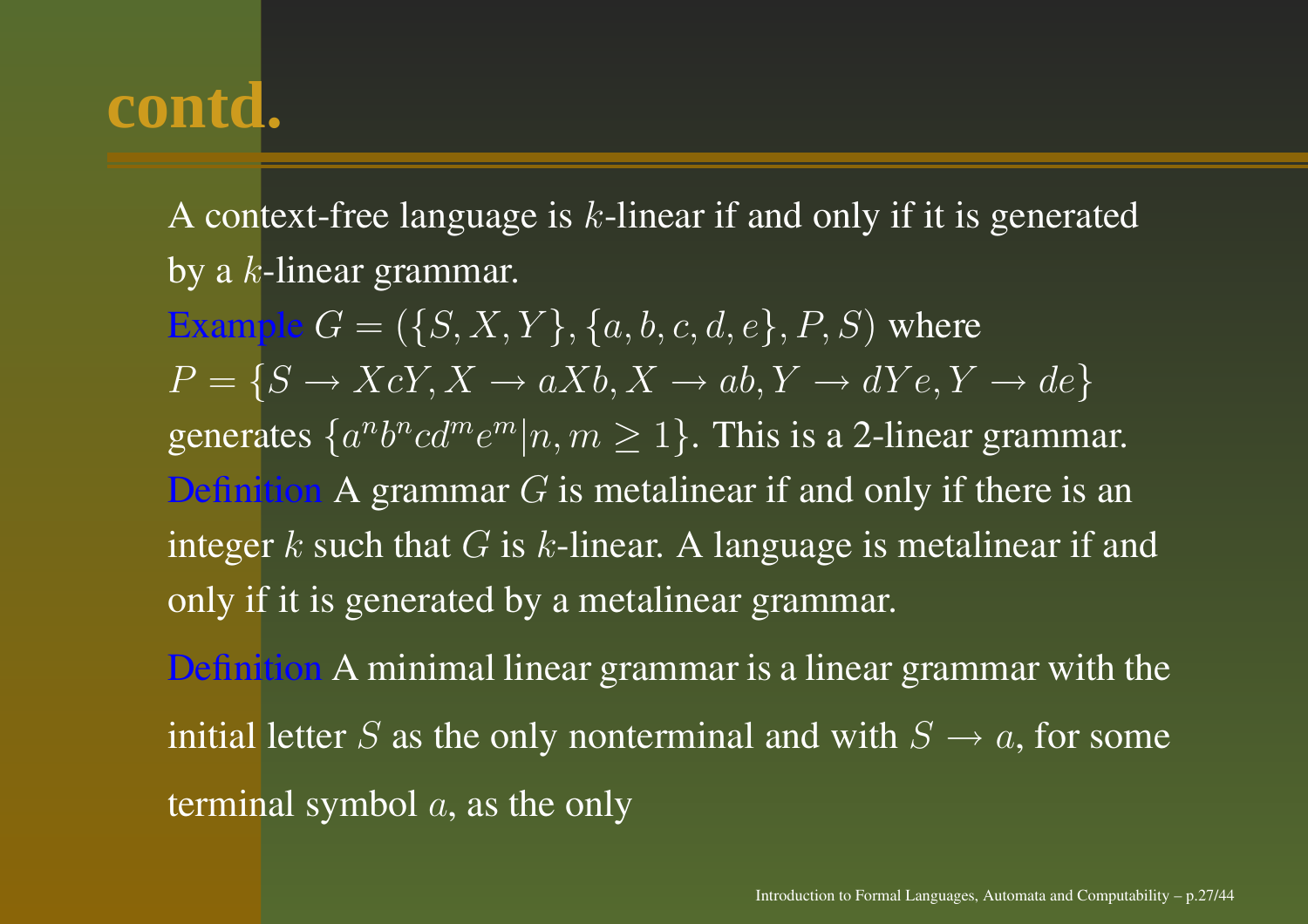production with no nonterminal on the right side. Furthermore it is assumed that  $a$  does not occur in any other production.

Example  $G = (\{S\}, \{a, b\}, \{S \rightarrow aSa, S \rightarrow b\})$  is a minimal linear grammar generating  $\{a^nba^n|n\geq 0\}.$ Definition An even linear grammar is <sup>a</sup> linear grammar where all productions with <sup>a</sup> nonterminal Y on the right-hand side are of the form  $X \to uYv$ where  $|u|=|v|.$ 

Definition A linear grammar  $G = (N, T, P, S)$  is deterministic linear if and only if all production in  $P$ are of the two forms.

 $X \to aYv \qquad X \to a, \quad a \in T, v \in T^*$ 

Introduction to Formal Languages, Automata and Computability – p.28/44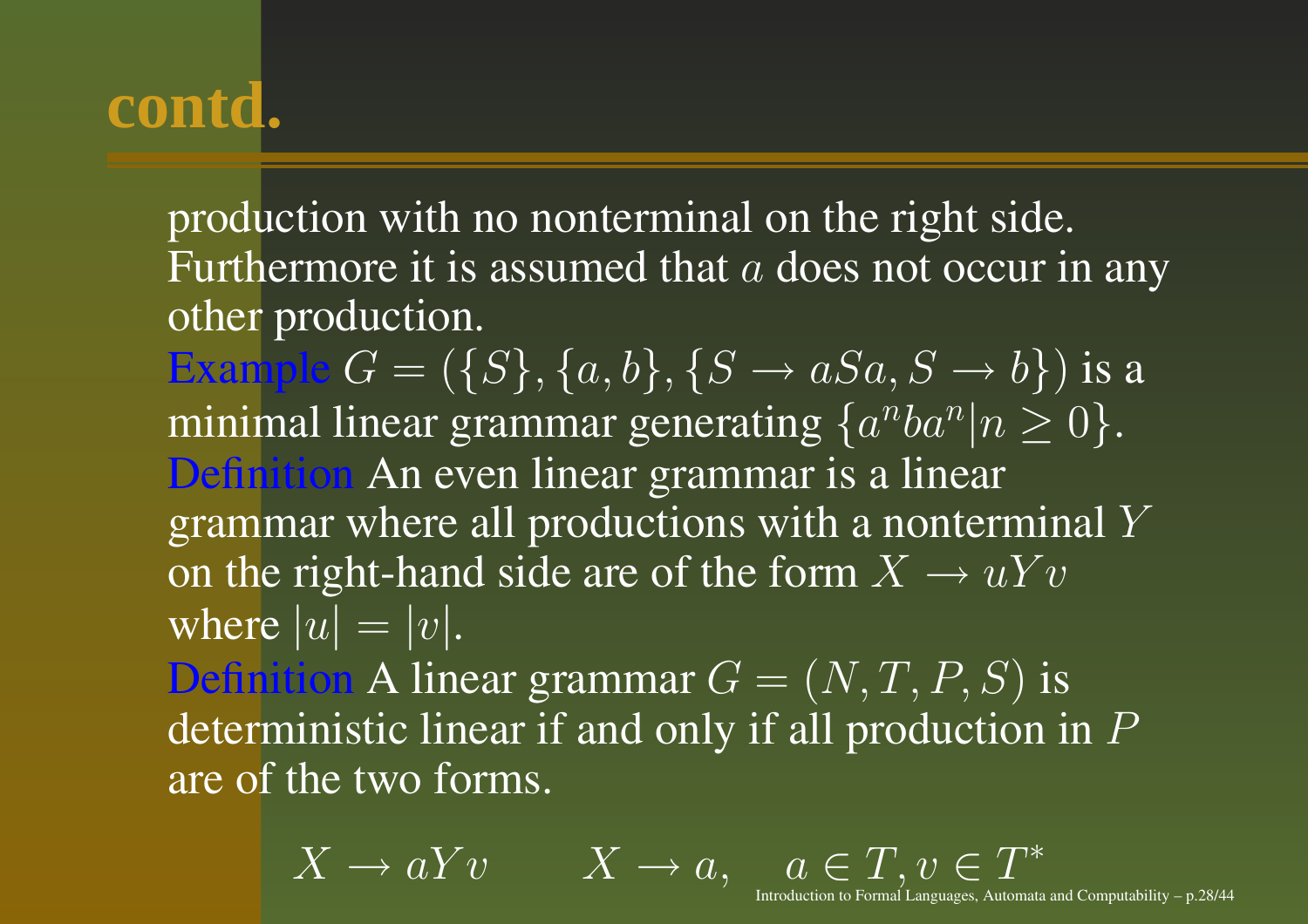and furthermore for any  $X \in N$  and  $a \in T,$  there is at most one production having  $a$  as the first symbol on the right-hand side.

Definition A context-free grammar  $G=(N,T,P,S)$ is sequential if and only if an ordering on symbols of  $N$  can be imposed  $\{X_1, \ldots, X_n\}$  where  $S = X_1$  and for all rules  $X_i \rightarrow \alpha$  in  $P,$  we have  $\alpha$  $\alpha \in (V_T \cup \{X_j | 1 \leq j \leq n\})^*.$ **Example**  $G = (\{X_1, X_2\}, \{a, b\}, P, X_1)$  where  $P = \{X_1 \rightarrow X_2X_1, X_1 \rightarrow \epsilon, X_2 \rightarrow aX_2b, X_2 \rightarrow ab\}$ is sequential generating  $L^*$  where  $L = \{a^n b^n | n \ge 1\}.$ Definition The family of languages accepted by deterministic PDA are called deterministic CFL.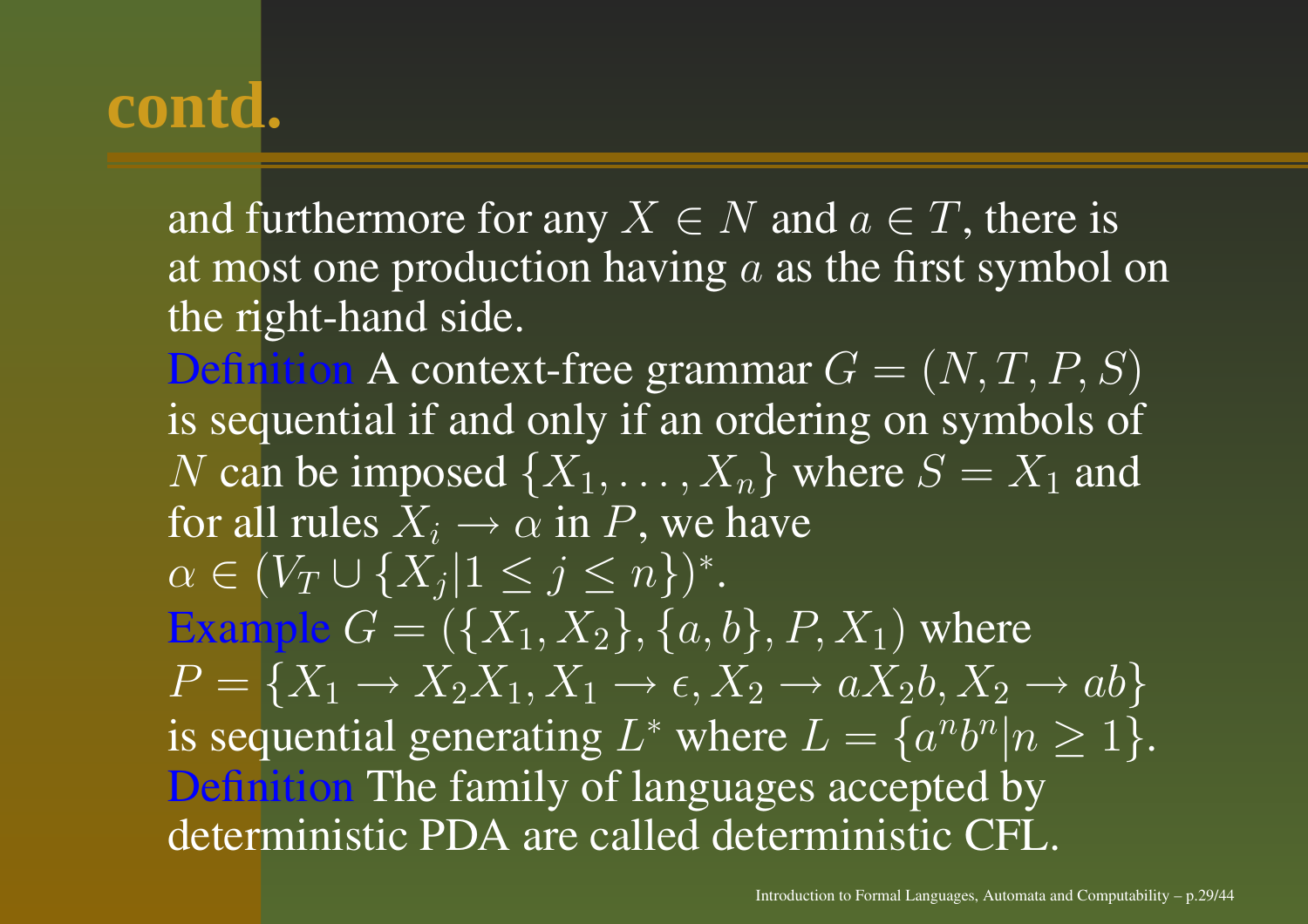Definition A PDA  $M = (K, \Sigma, \Gamma, \delta, q_r, Z_0, F)$  is called a k-turn PDA, if and only if the stack increases and decreases (makes <sup>a</sup> turn) at most  $k$  times. If it makes just one turn, it is called a one turn PDA. When k is finite it is called finite line PDA. It should be noted that for some CFL number of turns of the PDA cannot be bounded.

We state some results without giving proofs.

Theorem The family of languages accepted by one turn PDA is the same as the family of linear languages.

Theorem The class of regular sets forms <sup>a</sup> subclass of even linear languages.

Definition A context-free grammar  $G = (N, T, P, S)$  is said to be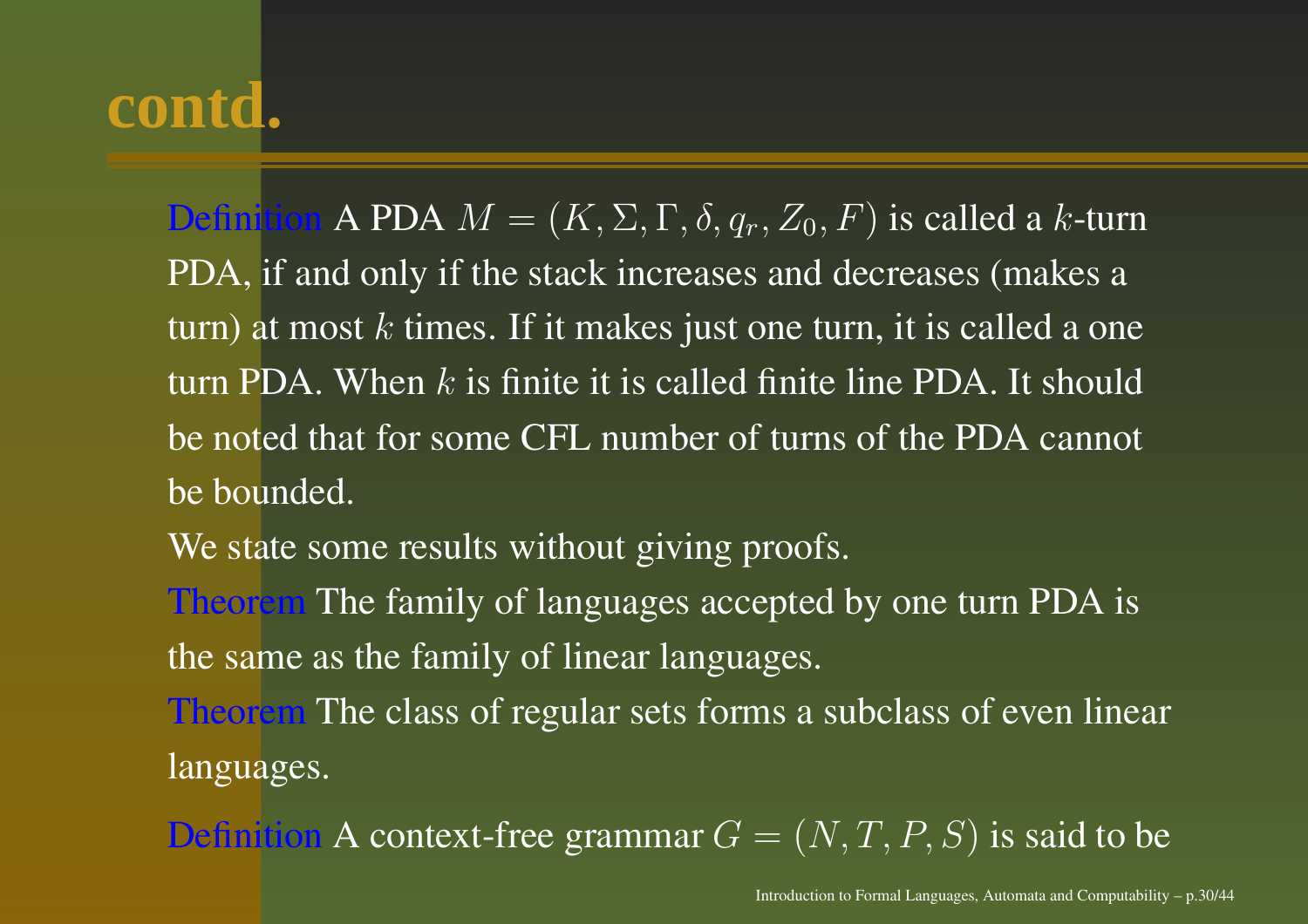ultralinear (sometimes called nonterminal bounded) if and only if there exists an integer  $k$  such that any sentential form  $\alpha$  such that  $S\overset{*}{\Rightarrow}\alpha,$ contains at most  $k$  nonterminals (whether leftmost, rightmost or any derivation is considered). A language is ultralinear (nonterminal bounded) if and only if it is generated by an ultralinear grammar. Theorem The family of ultralinear languages is the same as the family of languages accepted by finite turn PDA. For example, consider the CFL

 $L = \{w|w \in \{a,b\}^+, w$  has equal number of  $a's$  and  $b's$ .

For accepting arbitrarily long strings, the number of turns of the PDA cannot be bounded by some  $k.$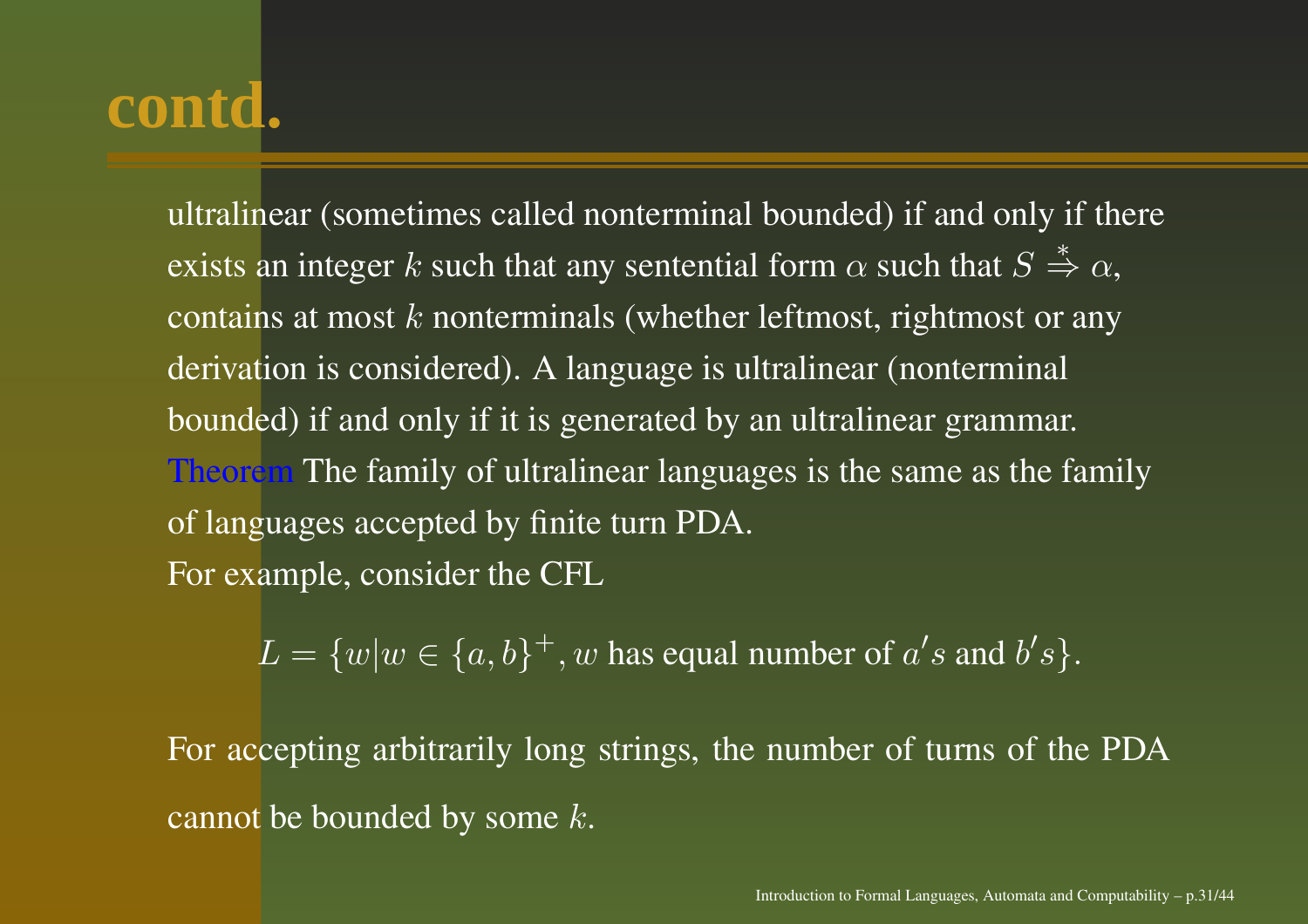Definition Let  $G=(N,T,P,S)$  be a CFG. For a sentential form  $\alpha$ , let  $\#_N(\alpha)$  denote the number of nonterminals in  $\alpha$ . Let D be a derivation of a word  $w$  in  $G$ .

$$
D: S = \alpha_0 \Rightarrow \alpha_1 \Rightarrow \alpha_1 \cdots \Rightarrow \alpha_r = w
$$

The index of  $D$  is defined as

$$
ind(D) = \max_{0 \le j \le r} \#_N(\alpha_j)
$$

For a word  $w$  in  $L(G),$  there may be several derivations, leftmost, rightmost, etc. Also if  $G$  is ambiguous,  $w$  may have more than one leftmost derivation.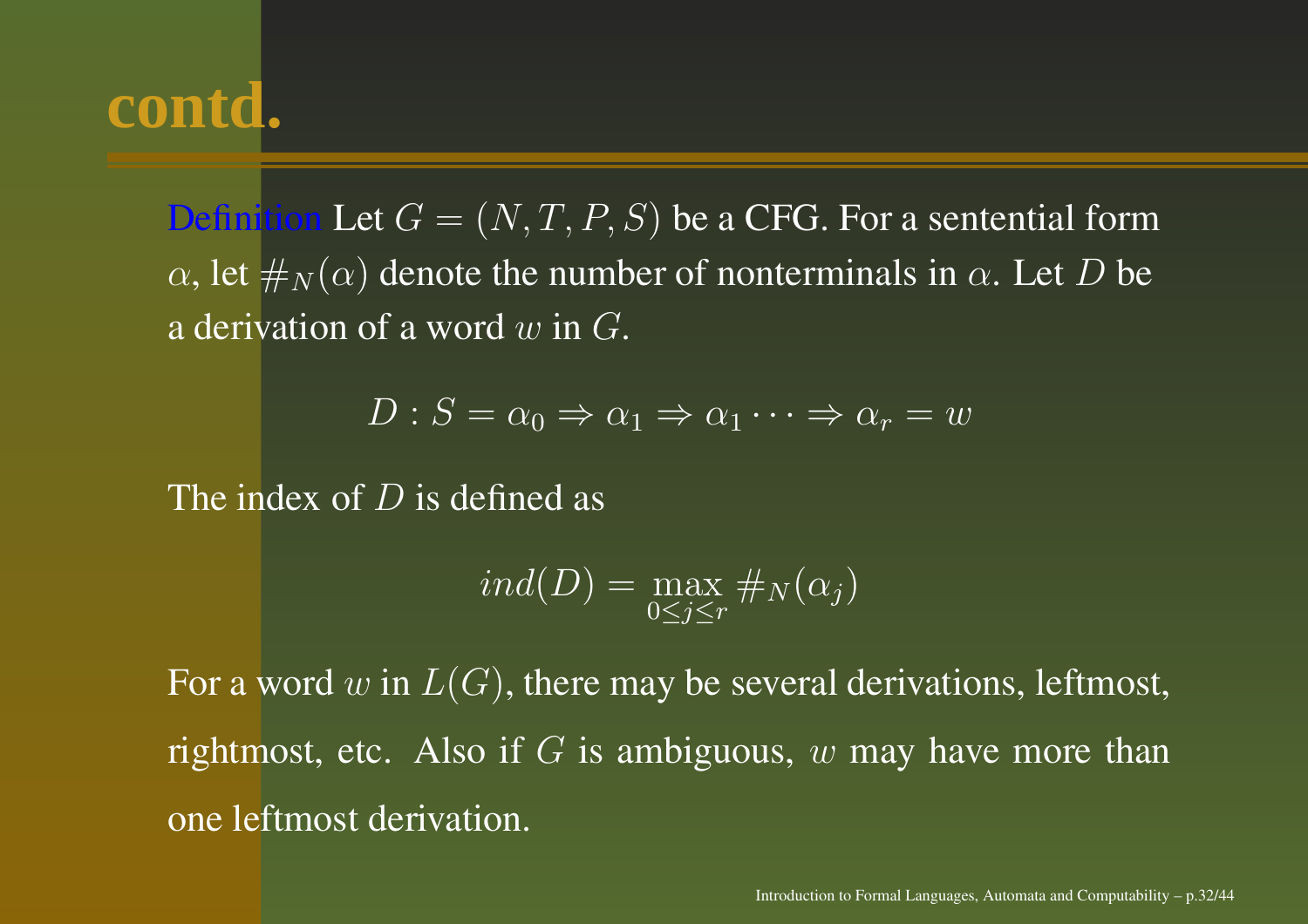For a word  $w\in L(G),$  we define

$$
ind(w, G) = \min_{D} ind(D)
$$

where D ranges over all derivations of  $w$  in  $G$ . The index of  $G$ ,  $ind(G)$ , is the smallest natural number u such that for all  $w \in L(G)$ ,  $ind(w, G) \leq u$ . If no such u exists, G is said to be of infinite index. Finally, the index of a CFL  $L$  is defined as  $ind(L) = min_G ind(G)$  where G ranges over all the context-free grammars generating L.

We say that a CFL is of finite index then the index of  $L$  is finite. The family of CFL with finite index is denoted as  $\mathcal{FI}$ . Sometimes, this family is also called the family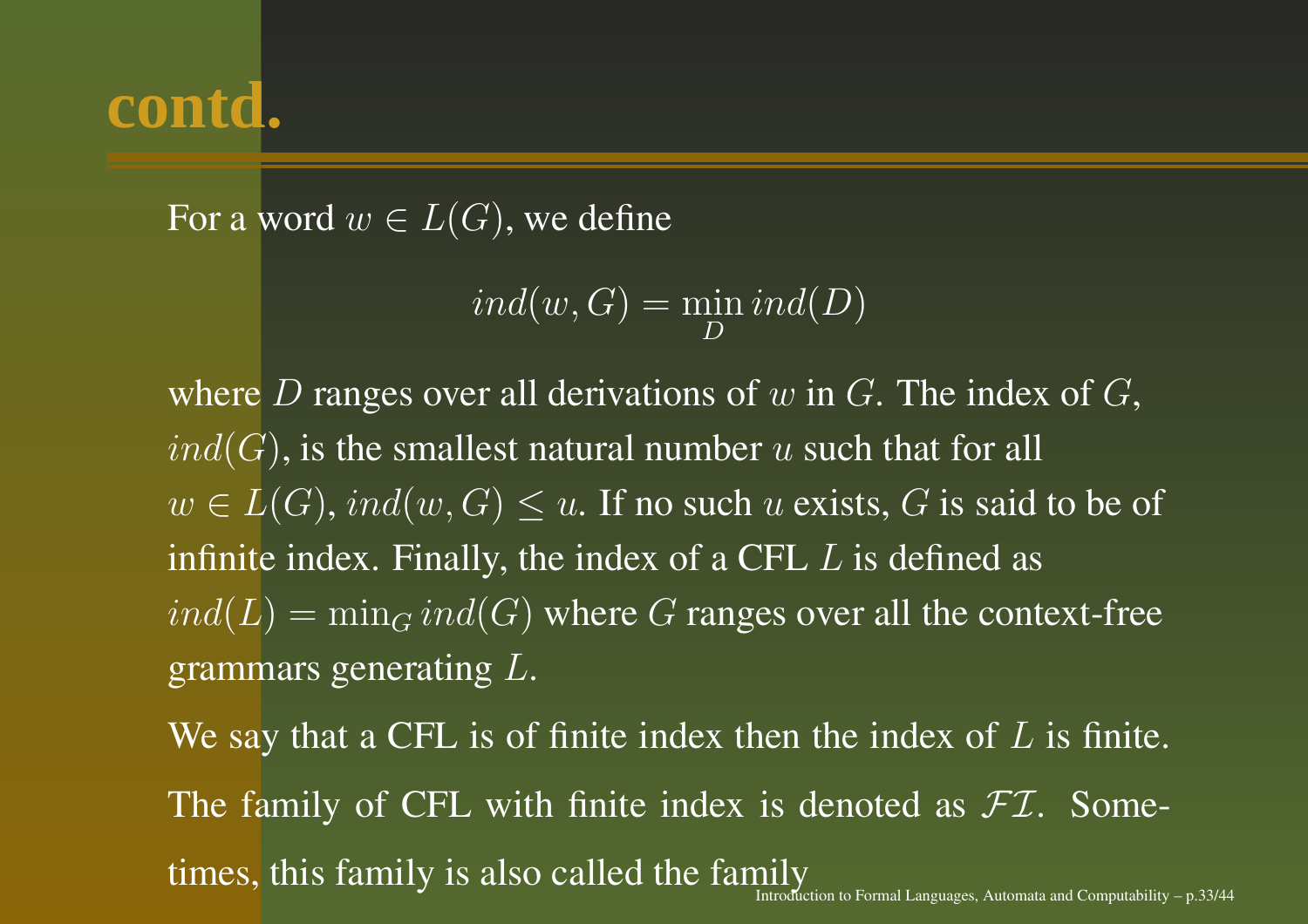of derivation bounded languages. **Example Let**  $G = (\{X_1, X_2\}, \{a, b\}, P, X_1)$  where  $P = \{X_1 \rightarrow X_2X_1, X_1 \rightarrow \epsilon, X_2 \rightarrow aX_2b, X_2 \rightarrow ab\}$ is of index 2. The language consists of strings of the form  $a^{n_1}b^{n_1}a^{n_2}b^{n_2}\ldots a^{n_r}b^{n_r}$ . In a leftmost derivation, the maximum number of nonterminals that can occur is 2 whereas in <sup>a</sup> rightmost derivation it is  $r$  and keeps increasing with  $r$ . This grammar is not <sup>a</sup> nonterminal bounded grammar but it is of finite index.

Example  $L = Dyck$  set = well formed strings of parentheses is generated by  $\{S \rightarrow SS, S \rightarrow aSb, S \rightarrow ab\}$   $(a = (b = 0).$  Here we find that as the length of the string increases, and the level of Introduction to Formal Languages, Automata and Computability – p.34/44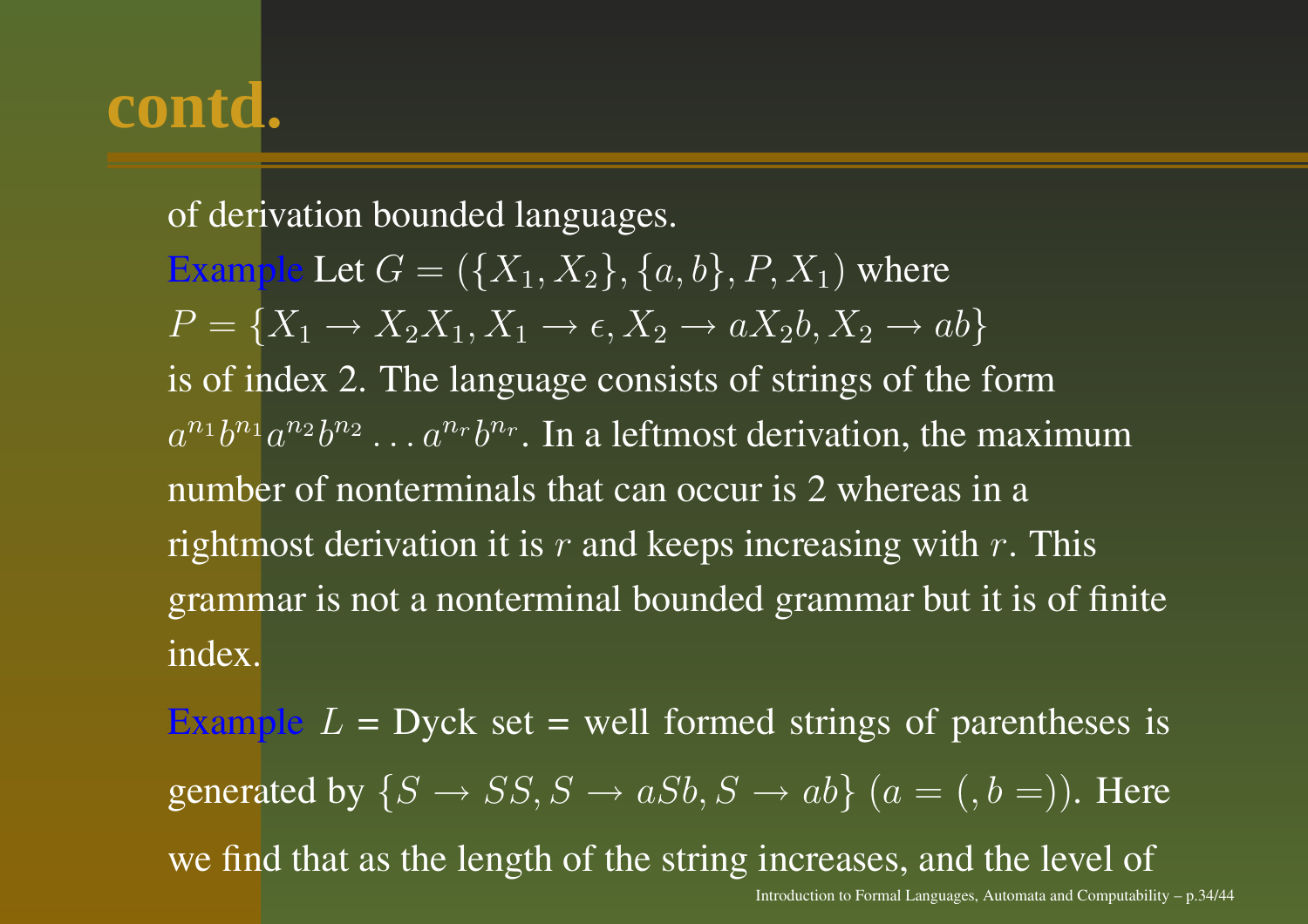nesting increases the number of nonterminals in <sup>a</sup> sentential form keeps increasing and cannot be bounded. This CFG is not of finite index. L is not of finite index. Definition A context-free grammar  $G = (N, T, P, S)$ is termed nonexpansive if there is no nonterminal  $A \in N$  such that  $A \stackrel{*}{\Rightarrow} \alpha$  and  $\alpha$  contains two

occurrences of  $A$ . Otherwise  $G$  is expansive. The family of languages generated by nonexpansive grammars is denoted by  $N\mathcal{E}$ . Theorem  $N\mathcal{E} = \mathcal{FI}$ .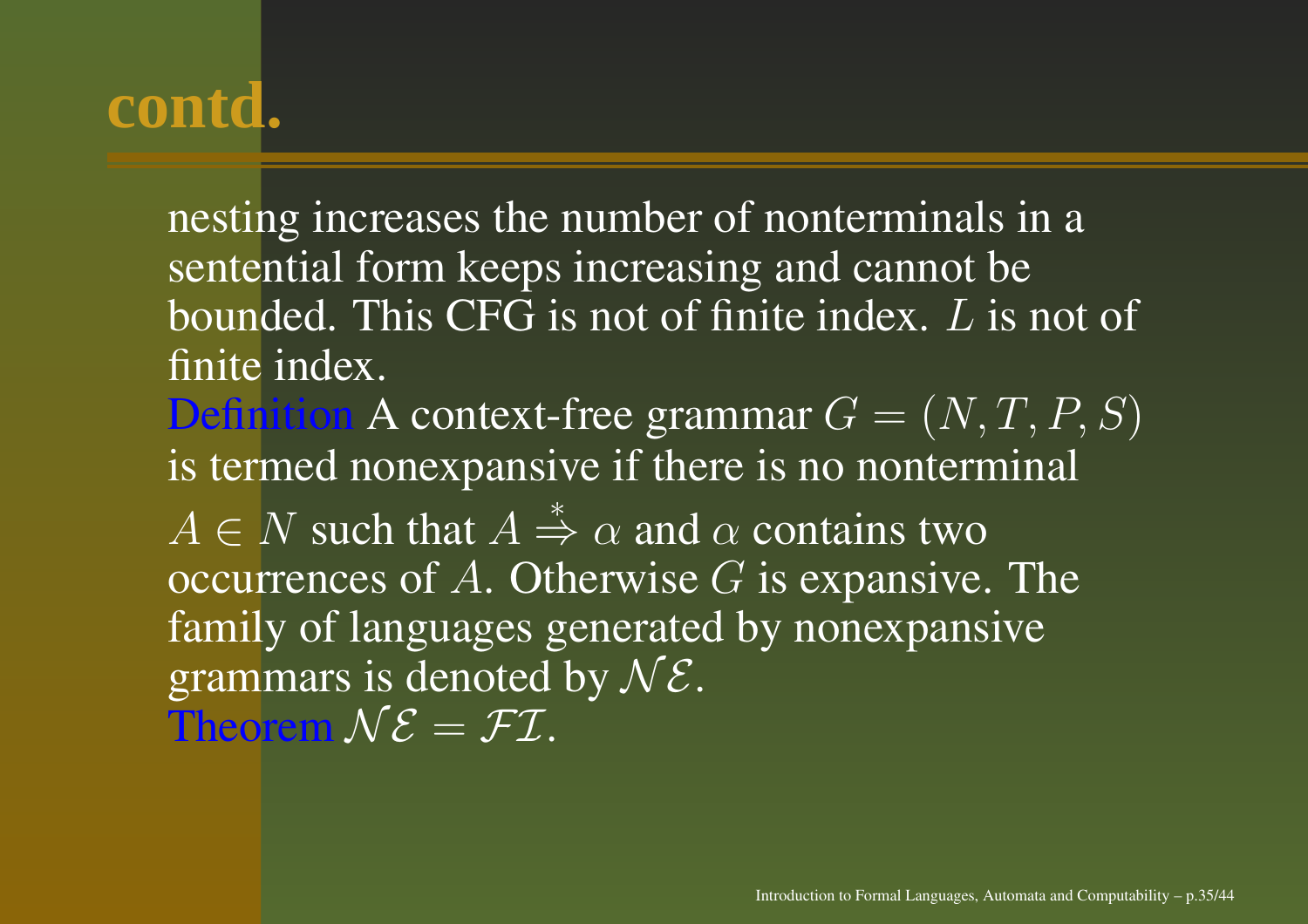# **Self-embedding Property**

In this section we consider the self-embedding property which makes  $CFL$  more powerful than regular sets. Pumping lemma for CFL makes use of this property. By this property it is possible to pump equally on both sides of a substring which is lacking in regular sets.

Definition Let  $G = (N, T, P, S)$  be a CFG. A nonterminal  $A \in N$  is said to be self-embedding if

 $\displaystyle {\it A}$  $\stackrel{*}{\Rightarrow} xAy$  where  $x, y \in (N \cup T)^{+}$ . A grammar G is self-embedding if it has a self-embedding nonterminal.

A context-free grammar is nonself-embedding if none of its nonterminals are self-embedding. n to Formal Languages, Automata and Computability – p.36/44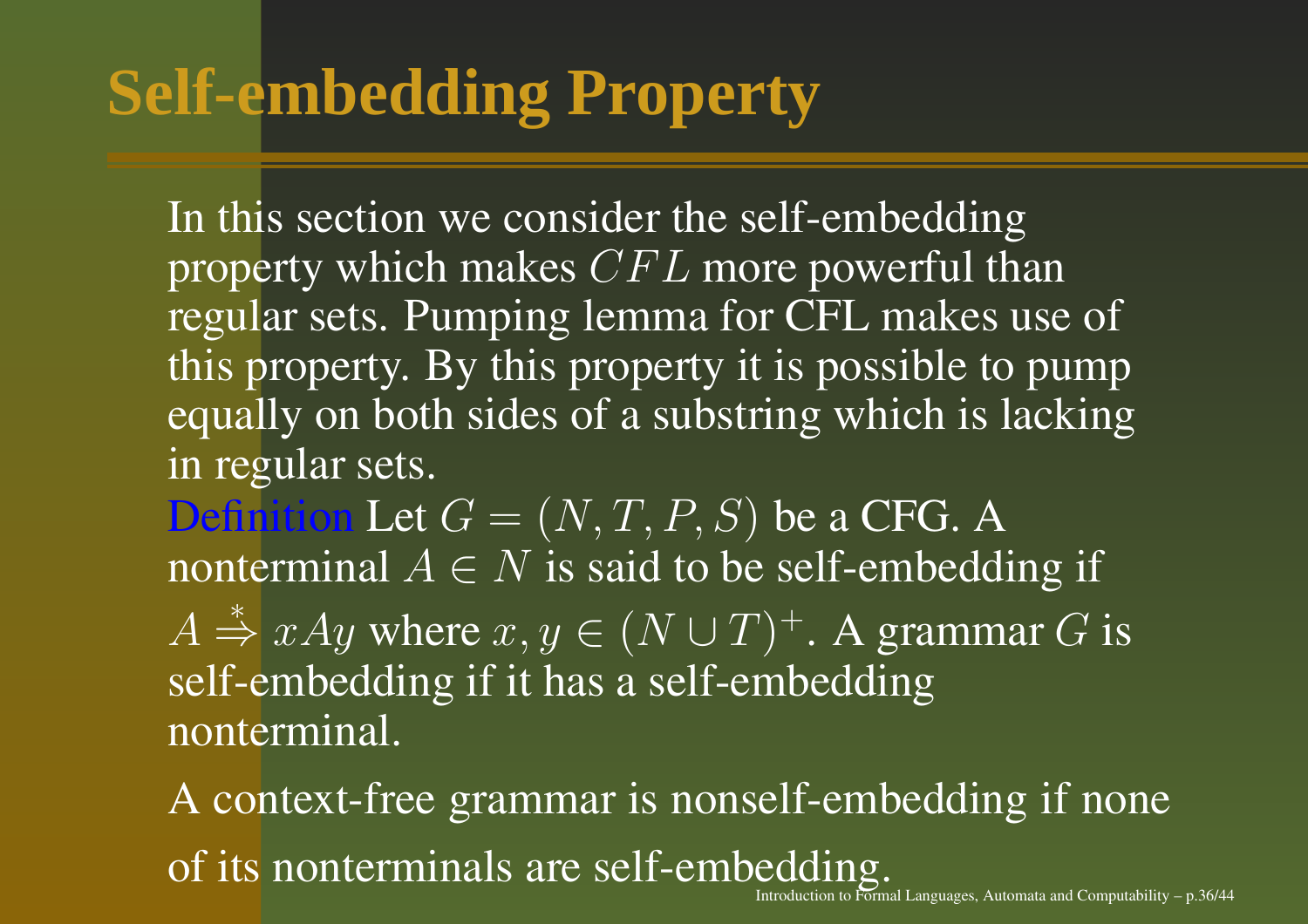Any right linear grammar is nonself-embedding as the nonterminal occurs as the rightmost symbol in any sentential form. Hence <sup>a</sup> regular set is generated by <sup>a</sup> nonself-embedding grammar. We have the following result.

Theorem If a CFG  $G$  is nonself-embedding, then  $L(G)$  is regular.

Proof Let  $G = (N, T, P, S)$  be a nonself-embedding

CFG. Without loss of generality we can assume that

 $\epsilon\not\in L(G)$  and  $G$  is in GNF. [While converting a CFG to GNF, the self-embedding or nonself-embedding property does not ge<sup>t</sup> affected].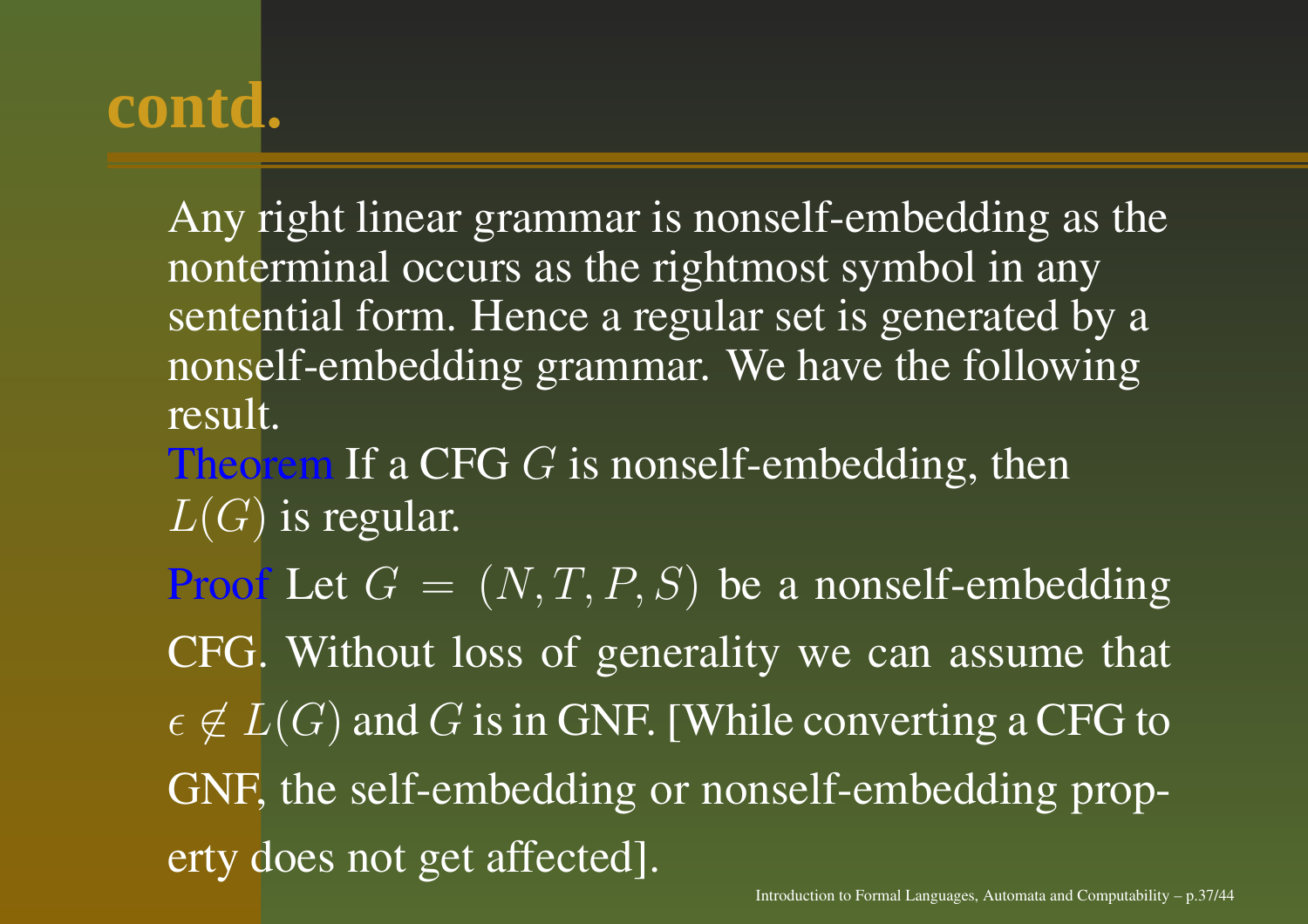Let k be the number of nonterminals in  $G$  and l be the maximum length of the right-hand side of any production in  $G.$  Let  $w\in L(G)$  and consider a leftmost derivation of  $w$  in  $G$ . Every sentential form is of the form  $x\alpha$  where  $x \in T^*$  and  $\alpha \in N^*$ . The length of  $\alpha$ can be at most  $kl.$  This can be seen as follows. Suppose there is a sentential form  $x\alpha$  where  $|\alpha| > kl.$  Consider the corresponding derivation tree which is of the form given in figure.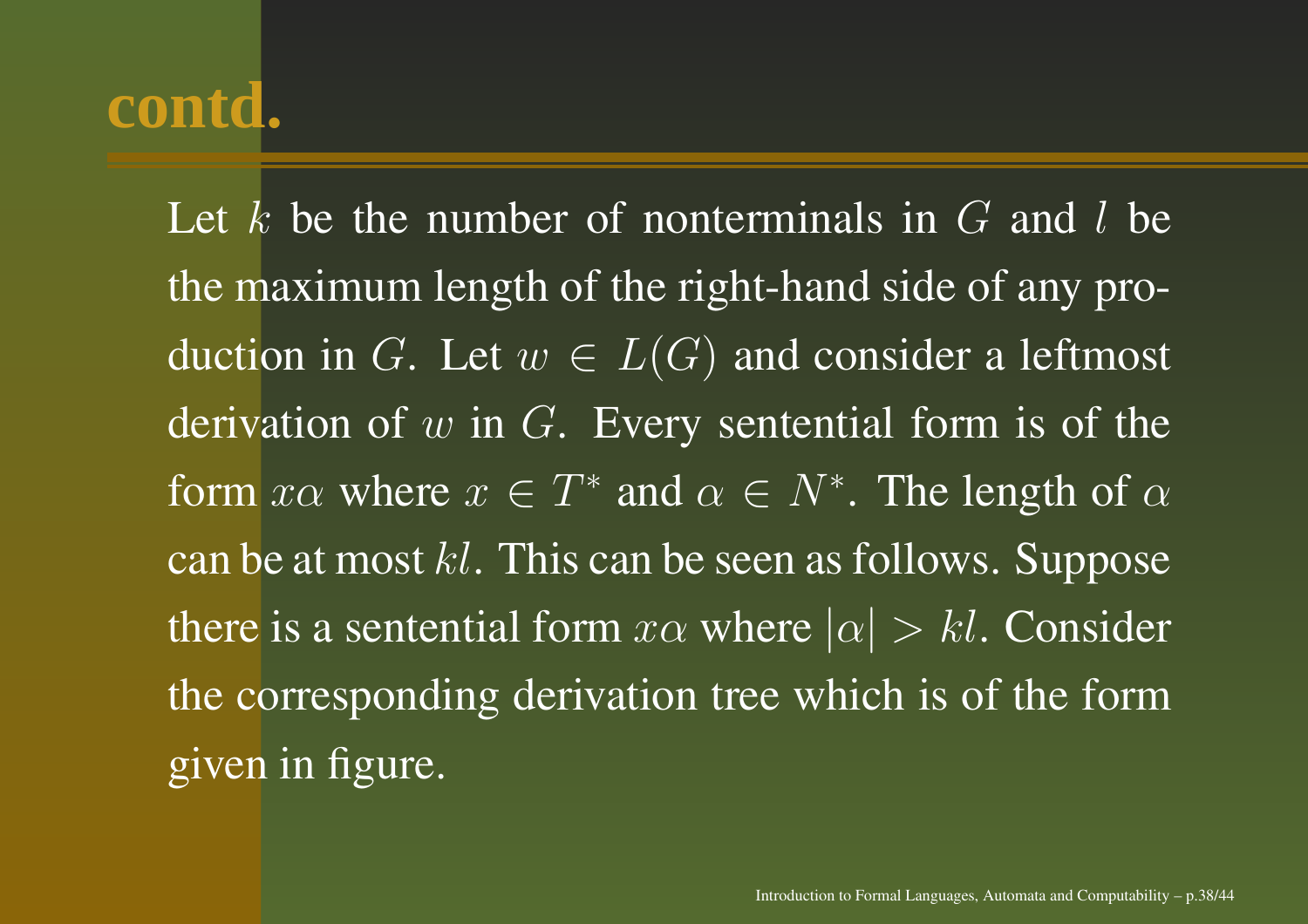



Consider the path from  $S$  to  $X$ , the leftmost nonterminal in  $\alpha$ . Consider the nodes in this path where nonterminals are introduced to the right of the nodes. Since the maximum number of nodes introduced on the right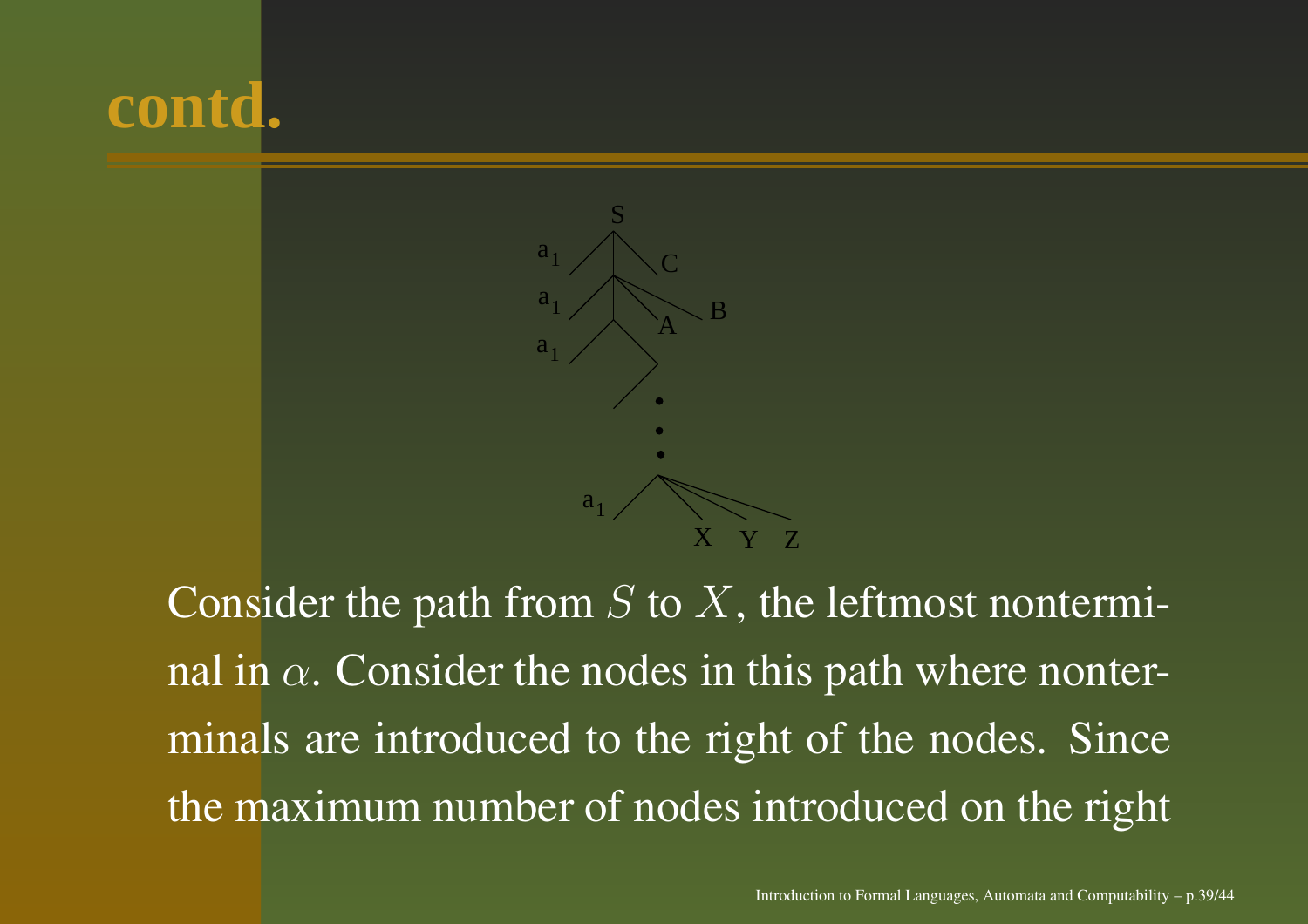is  $l-1$ , there must be more than  $k$  such nodes as  $|\alpha| > kl$ . So two of such nodes will have the same label say A and we get  $A \stackrel{*}{\Rightarrow} x'A\beta$ ,  $x' \in T^+, \beta \in N^+$ . Hence  $A$  is self-embedding and  $G$  is not nonself-embedding as supposed. Hence the maximum number of nonterminals which can occur in any sentential form in a leftmost derivation in  $G$  is  $kl$ . Construct a right linear grammar  $G^{\prime}=(N^{\prime},T,P^{\prime},S^{\prime})$ such that  $L(G^{\prime})=L(G).$  $N'=\{[\alpha]|\alpha\in N^+, |\alpha|\leq kl\}.$  $S' = [S]$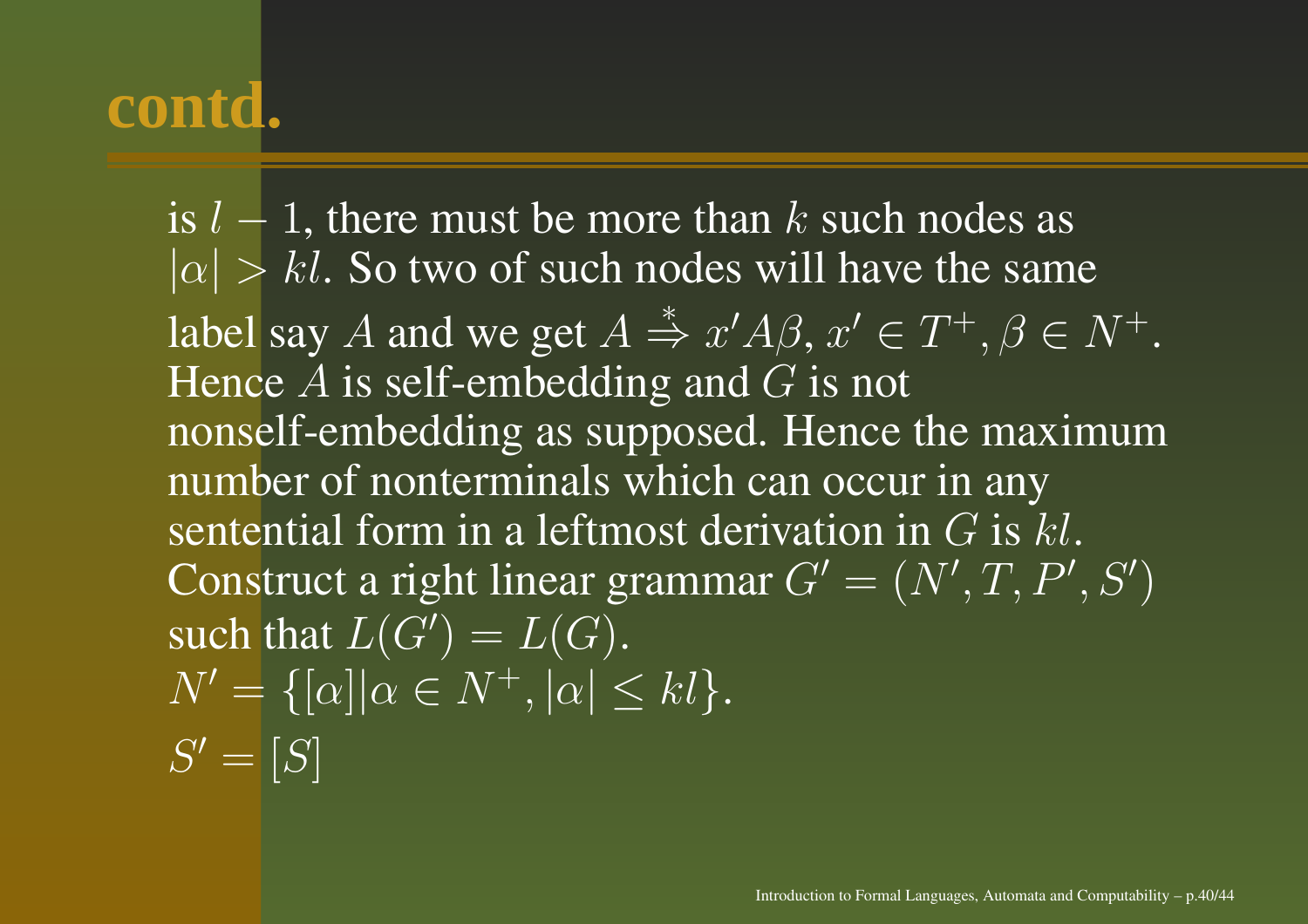$P'$  consists of rules of the following form. If  $A \rightarrow aB_1 \dots B_m$  is in P, then  $\overline{[A\beta]} \to \overline{a[B_1 \dots B_m \beta]}$  is in P' for all possible  $\beta \in \overline{N^*}$  such that  $|A\beta| \le kl$ ,  $|B_1 \dots B_m \beta| \le kl$ . So if there is a derivation in G.

$$
S \Rightarrow a_1 \alpha_1 \Rightarrow a_1 a_2 \alpha_2 \Rightarrow \dots \Rightarrow a_1 \dots a_{n-1} \alpha_{n-1} \Rightarrow a_1 \dots a_n
$$

there is a derivation in  $G'$  of the form

 $[S] \Rightarrow a[\alpha_1] \Rightarrow a_1a_2[\alpha_2] \Rightarrow \cdots \Rightarrow a_1 \dots a_{n-1}[\alpha_{n-1}] \Rightarrow a_1 \dots a_n$ 

and vice versa. Hence  $L(G) = L(G')$  and  $L(G)$  is regular.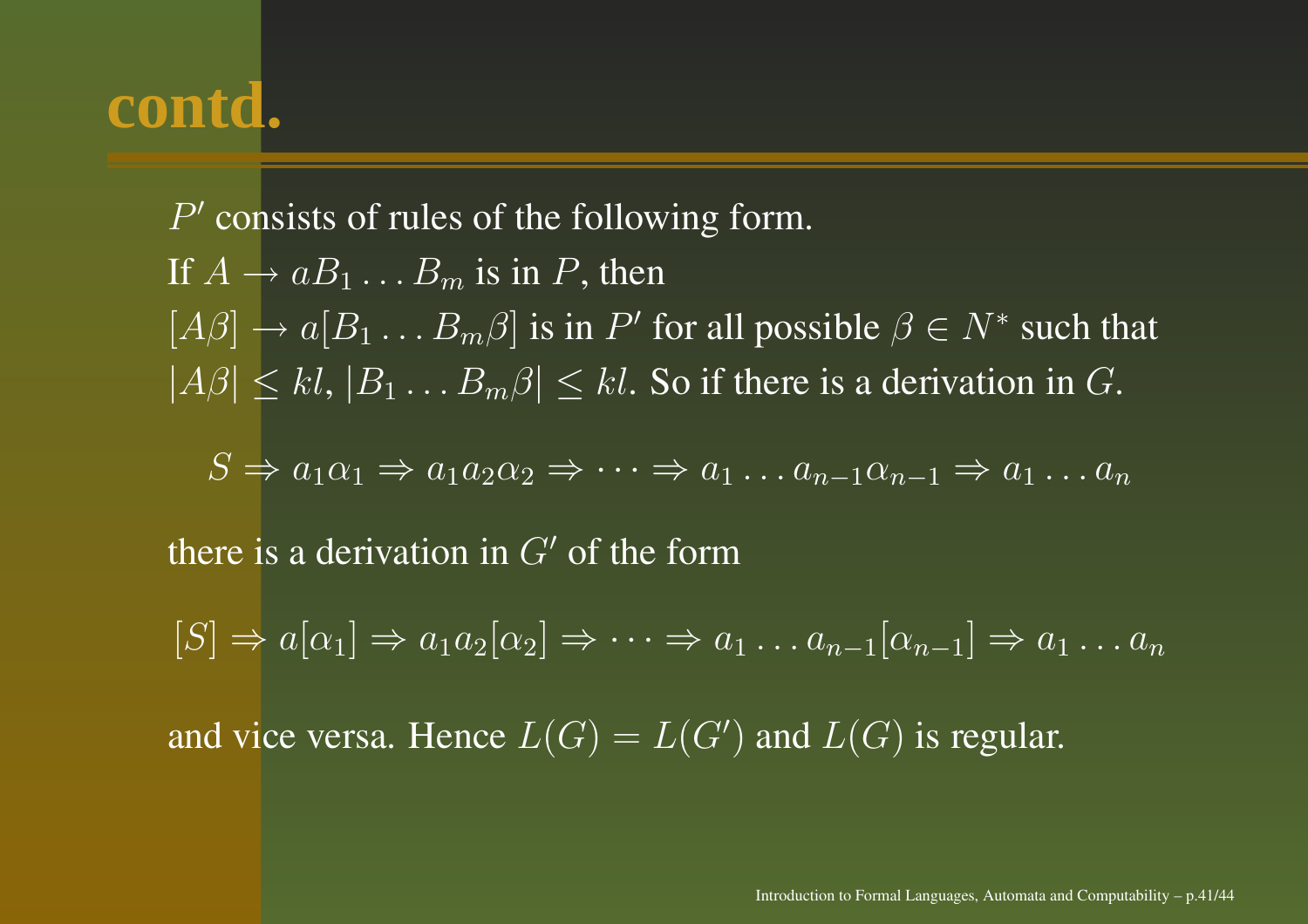Theorem Every context-free language over a one letter alphabet is regular. Thus a set  $\{a^i | i \in A\}$  is a CFL if and only if  $A$  is ultimately periodic. Proof Let  $L \subseteq a^*$  be a context-free language. By pumping lemma for CFL, there exists an integer  $k$ such that for each word  $w$  in  $L$  such that  $|w|>p,$   $w$ can be written as  $uvxyz$  such that  $|vxy| \leq k, |vy| > 0$ and  $uv^ixy^iz\in L$  for all  $i\geq 0,$   $w$  is in  $a^*.$  Hence  $u, v, x, y, z$  all are in  $a^*$ . So  $uxz(vy)^i$  is in L for all  $i \geq 0$ . Let  $vy = a^j$ . So  $uxz(a^j)^i$  is in L for all  $i \geq 0$ . Let  $n = k(k-1)...1 = k!$ . Then  $w(a^n)^m$  is in L, because  $w(a^n)^m$  can be written as  $w(a^j)^i$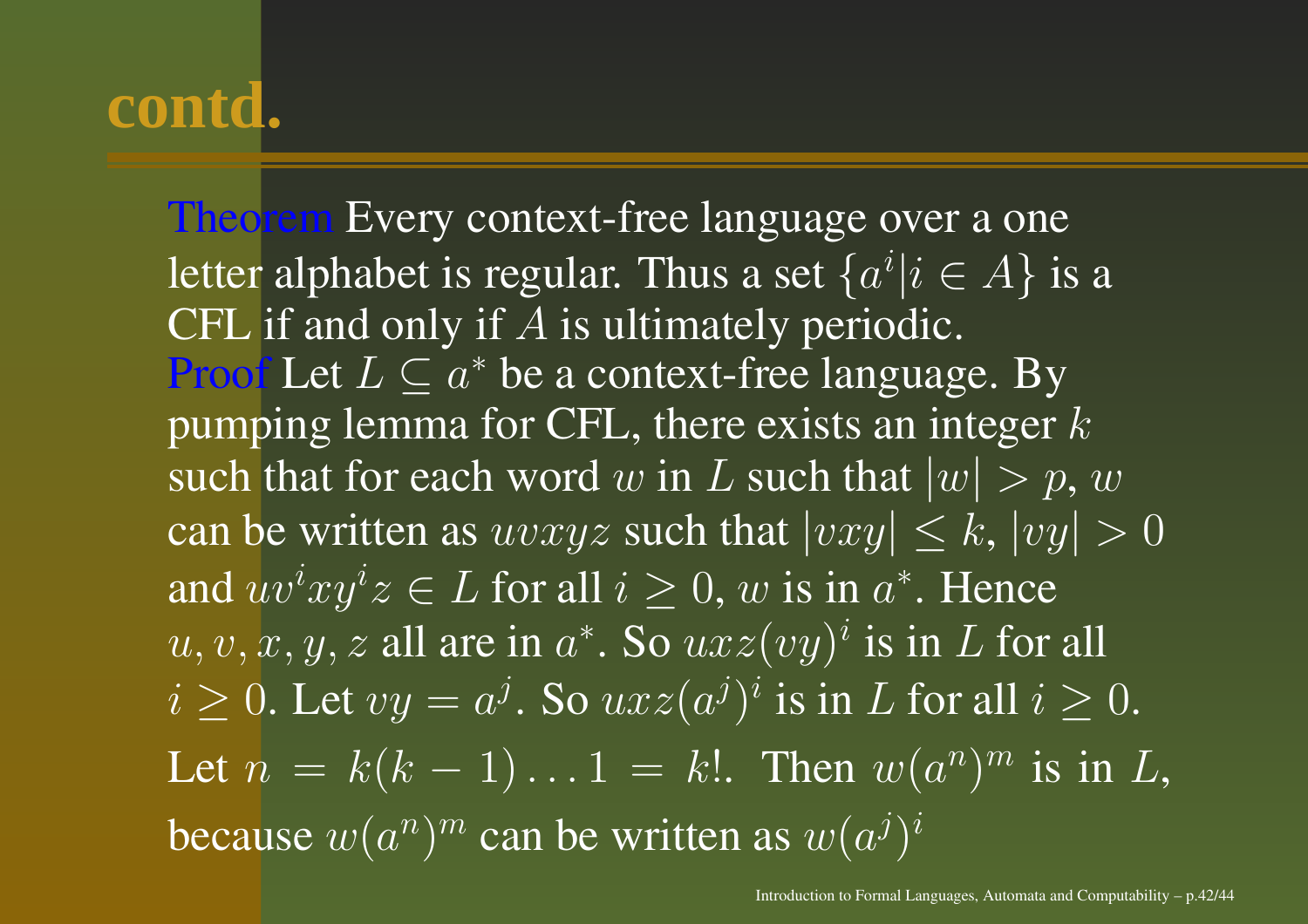for  $i=m$  $m \times \frac{k!}{j}, 1 \le j \le k.$   $w(a^n)^* \subseteq L \subseteq a^*$  for each word  $w$  in L such that  $|w| > k$ . For each  $i,$   $1\leq i\leq n,$  let  $A_i=a^{k+i}(a^n)^*\cap L.$  If  $A_i\neq\phi,$  let  $w_i$  be the word in  $A_i$  of minimum length. If  $A_i = \phi$ , let  $w_i$  be undefined. Then  $w$ w is in  $\bigcup w_i(a^n)^*$  for each w in L with  $|w| > k$ . Let B be  $\it i$ the set of strings in L of length  $\leq k$ . Then  $L = B \cup \bigcup w_i(a^n)^*$ .  $\, n \,$  $i{=}1$ B is a finite set represented by  $u_1 + \cdots + u_r$  (say). Then L is represented by  $(u_1 + \cdots + u_r) + (w_1 + \cdots + w_n)(a^n)^*$ . Therefore  $L$  is regular.